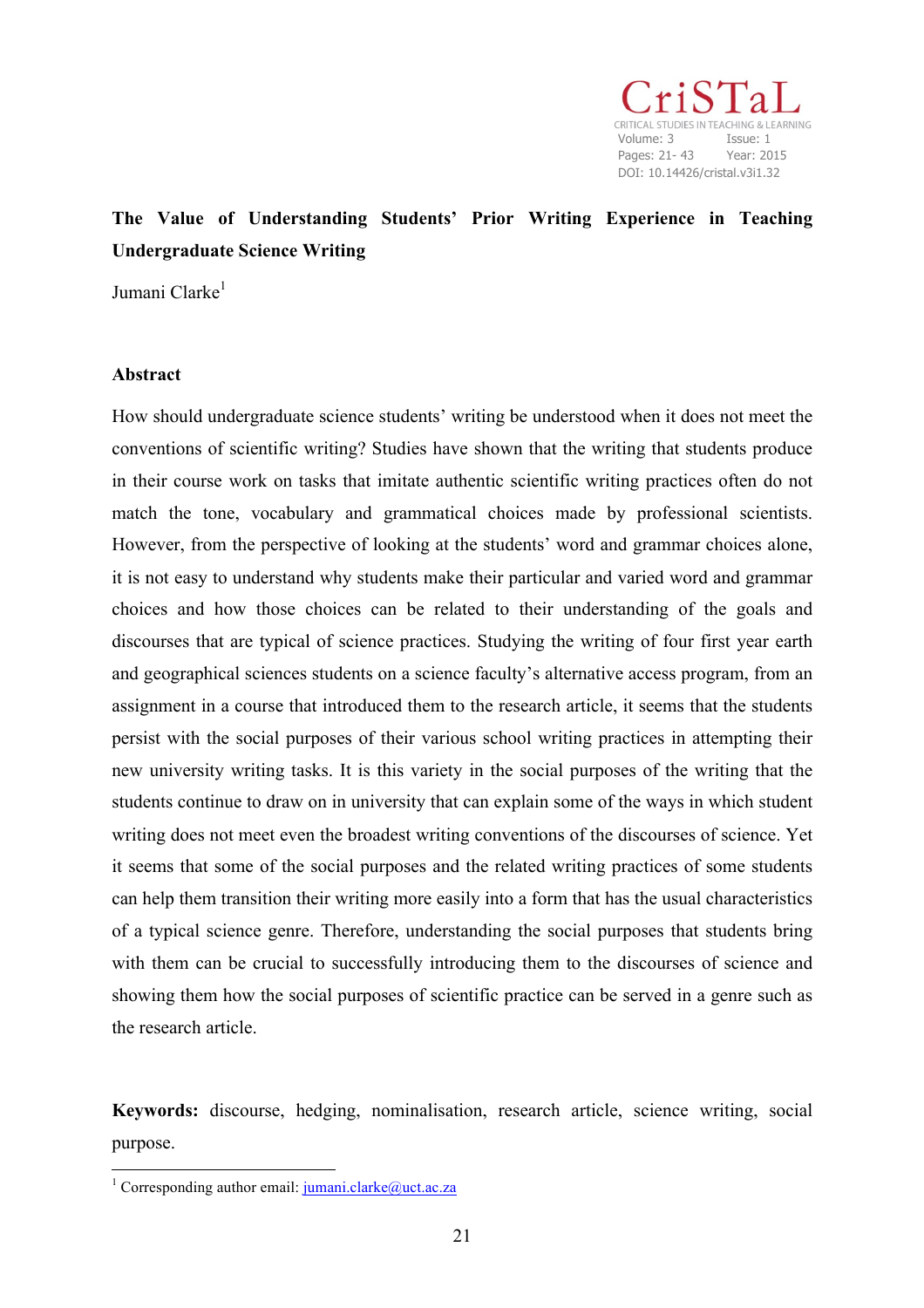## **Introduction**

How do undergraduate science students learn to imitate the language of science, particularly in reading and writing research articles, and what should be understood when they do not get this right? Given that the technical language of the research article is a resource that scientists use to persuade the scientific community of the validity of their knowledge claims (Myers, 1985, 1989; Latour and Woolgar, 1986; Martin and Veel, 1998), what are science lecturers and academic literacy specialists to make of students' writing when it does not conform to the conventions of this genre?

This paper presents a study of four students' texts that were written as an assignment in an environmental and earth sciences undergraduate course at a South African university in 2012. The course was offered to students who did not quite meet the Science Faculty's entrance requirements and therefore entered through an alternative access program. Most of the students on the course spoke English as Additional Language  $(EAL)^2$ . Given that graduation rates in higher education in South Africa remain skewed along historical lines (Scott, Yeld and Hendry, 2007; Soudien, 2007; Gilmour and Soudien, 2009), the access programme, the course and the assignment in particular aimed to improve these students' chances of success in their science degree. The assignment (see Kelly-Laubscher and Van der Merwe, 2014; Inglis et al., 2007, for similar teaching interventions) was designed to introduce the students to the genre of the research article (following this format: Introduction, Methods, Results, Discussion or IMRD) and it required the students to write a research article about data and related readings that they were provided with.

The writing that these four students produced for this assignment showed some interesting differences between them which contrasted with the conventions and the broad discourse rules of the science research article genre. In their 'Discussion' sections in particular, there was variety in the way that the students restated their observed results and in the way they stated their inferences. Only one of the students conformed to the genre's conventions in both respects. Through interviews with the students about their assignments, it seems that the variety in their writing is consistent with their specific expectations of such a writing exercise as determined by their previous school experiences. In general, each student wrote his/her assignment in a way that served a purpose that was far removed from the

<u> 1989 - Jan Samuel Barbara, político establecido de la provincia de la provincia de la provincia de la provinci</u>

<sup>&</sup>lt;sup>2</sup> In the Academic Literacy literature, these students are identified as 'non-traditional' students as their entry into higher education is the result of a recent expansion in access to South African higher education (Lea and Street, 1998).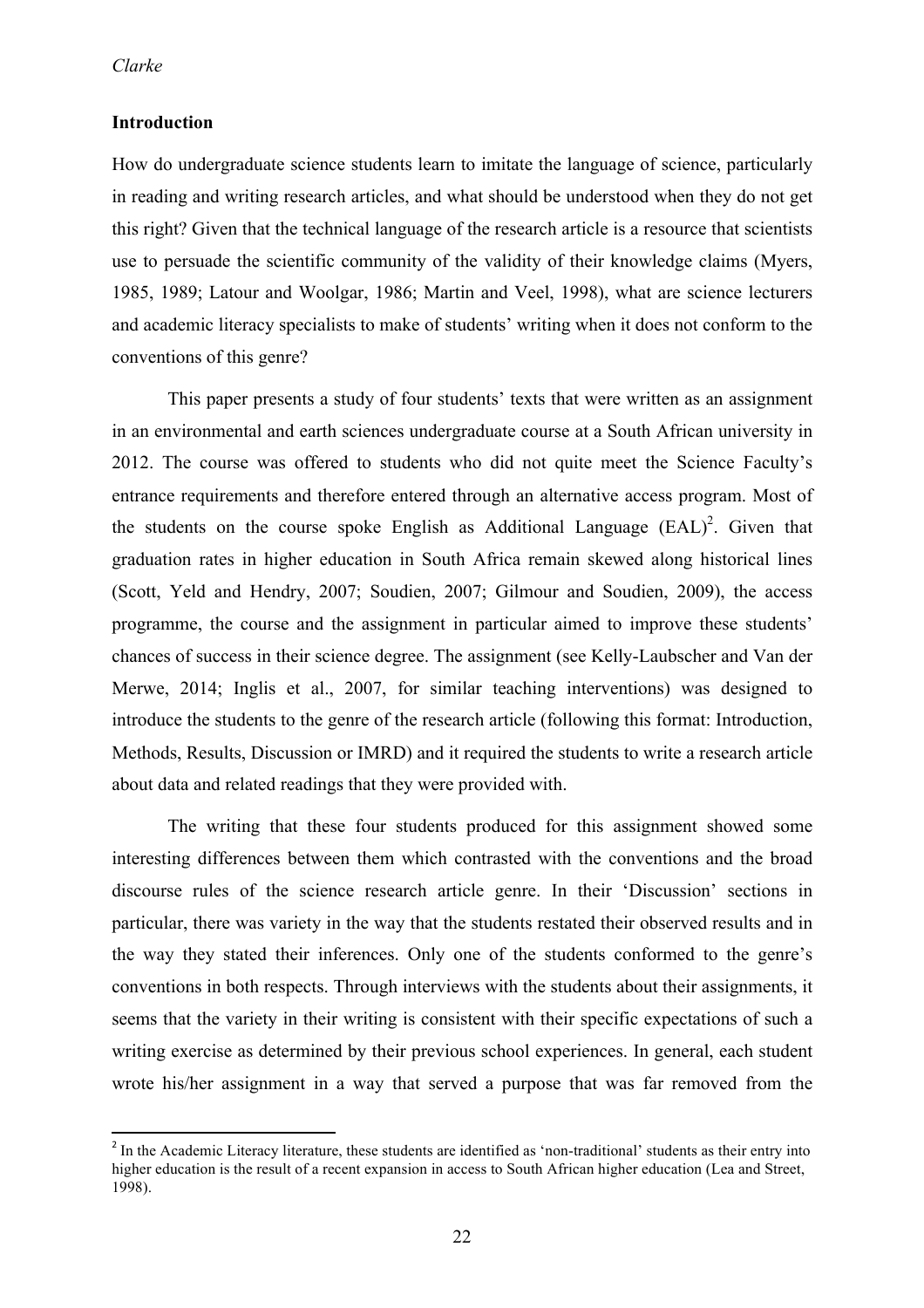purposes that are usually served by scientists writing according to the conventions of the research article. It is in these differences that the specific nature of each student's writing can perhaps be explained. Therefore, studying students' writing closely in science-related writing assignments and talking to the students about the marked features of their writing reveals a variety of student purposes that are determined by their specific school and other literacy backgrounds. Understanding student purpose can help lecturers to teach science writing more effectively by making the students aware of the purposes that are served by scientists when they publish research articles and thereby enabling students to adapt their own writing accordingly.

## **Literature**

In the area of applied linguistics, there have been studies that have characterised the contrast between student writing and professional writing in some scientific genres and disciplines by comparing corpora of texts from each of the two groups of writers – student and professional. For example, Parkinson (2011: 174), by comparing a collection of course assignment laboratory reports with published research articles, observed that undergraduate physics students are more likely to use a conversational tone, make stronger claims of proof, and use a more restricted range of word and phrase choices than professional physicists when writing. But while it is true to say that the students are yet to learn the science discourse conventions necessary to position themselves as the scientists do, it is also possible to argue from these observations that the students are writing in one discourse and the professional scientists in another, and these discourses correspond to the goals that are achieved by studying for a degree and those achieved by doing research in physics, respectively, which partly explains the contrast in writing styles.

Making a similar point, Goodier (2008) has suggested that non-matching goals and context was the reason why patients were the object of student radiology reports while clinical knowledge was the object of the professional radiology reports. Furthermore, looking at student writing only, Inglis et al. (2007) and Parkinson and Adendorff (1996) found that students were not fully acquainted with the science discourse conventions but were rather at an intermediate stage of development, which again could reflect a contrast of goals. Beyond the South African context as well, similar observations about student writing can be found in some applied linguistics research (Granger and Paquot, 2011; Shaw, 2011). However, as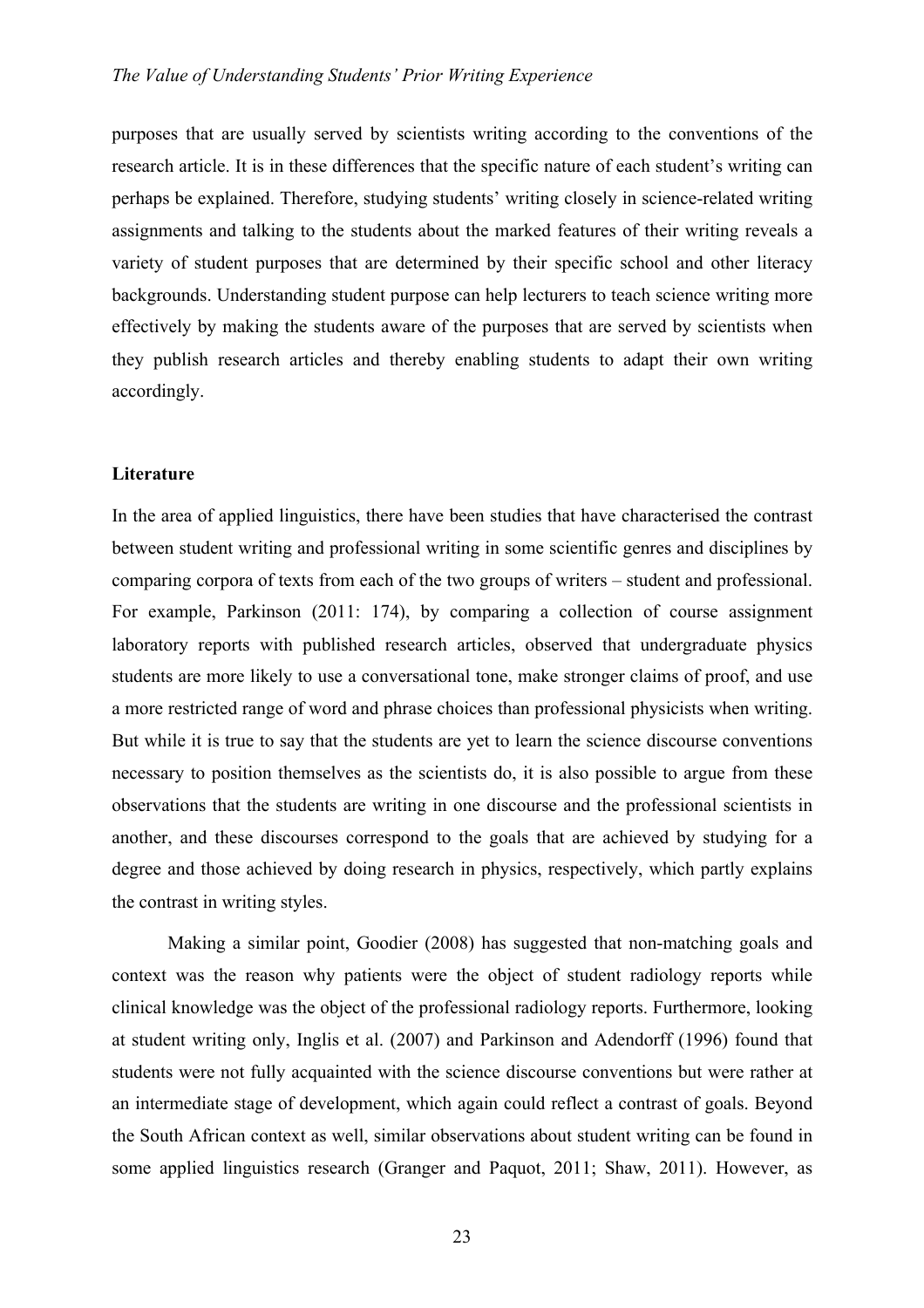Coffin and Donohue (2012: 71) have argued about Systemic Functional Linguistic studies in general, these applied linguistics studies set out to characterise student texts in the context of a scientific discipline but they did not set out to study the students' lived experiences of learning to write in scientific genres. By not focusing on the meanings and purposes students associate with academic writing, these studies do not make an explicit link between what is distinctive about the students' writing and the students' specific experiences of learning scientific discourses.

In the field of Academic Literacy, there have been studies that understand student writing from the perspective of student purpose with an emphasis on individual student experiences and discourses. From this perspective, written texts do not exist in isolation but are bound up with what people do in a social context (Lillis and Scott, 2007: 12), what they practice, for socially determined purposes; while an undergraduate student writes a research article to score well in a university course as part of his or her studies, a scientist writes a research article to be published in a science journal in the course of his or her research. The differences in the writing between the student and the scientist can be explained for the most part by this contrast of purpose. Paxton (2007), studying essays written for an economics course at South African university, draws on the idea of student purpose to coin the term 'interim literacies' to describe first year student writing as that practice of taking discourses and texts from school, home and other contexts to craft new texts as they make the transition to learning new academic literacy practices. With varying degrees of success, the students use a mix of writing styles, each of them familiar to them from their own prior experiences or exposure, to write an academic essay which is intended to serve different social purposes as determined by the discipline of economics.

Ivanič (1998), studying the essays of adult learners at a university in the United Kingdom, also draws on the notion of student purpose when she argues that it is identity that explains the nature of student writing. Every act of writing develops interpersonal relationships in an institution and a culture, however far apart the social actors may be. In the social sciences and the humanities, where the student essay is usually expected to represent a variety of discourses, the adult student will find the ideology of one or more discourses more appealing than others according to their personal history and their individual professional goals. The student's social purpose in the writing of the essay then is to identify with her/his preferred discourse by emulating its style of writing and repeating its claims while at the same time distancing her/himself from the other discourses by not emulating those

24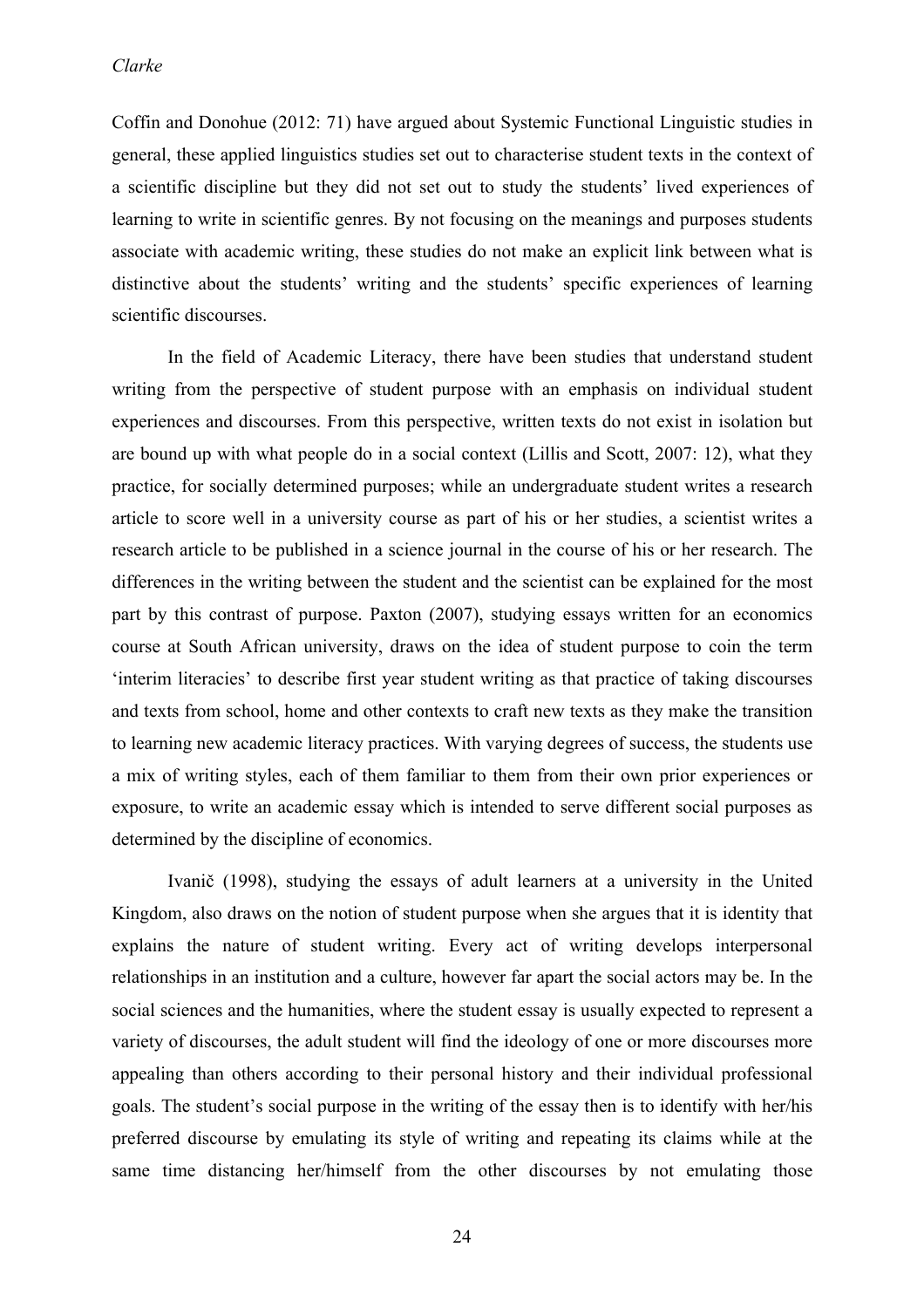discourses' styles of writing and denying those discourses' claims (Ivanič 1998: 61). Taken together this strengthening of some relationships over others establishes the identity of the student in their writing.

For Lillis (2003), also working with adult learners at a university in the United Kingdom, student purpose is central to moving Academic Literacy research towards a design frame from one of critique. While all acts of writing are utterances addressed to someone in a chain of communication in a way that is determined by the social and historical context (Lillis 2003: 197), the student's overall purpose in writing the essay is realised when the student tries to bring in, or even deliberately avoids bringing in, new discourses and meanings according to their personal goals (Lillis 2003: 201). Furthermore, Lillis would have the conventions of academic writing open up to allow students new ways to make meaning, moving away from a monologic to a dialogic approach to student writing.

As with the study presented in this paper, all the above mentioned academic literacy studies sought to make a connection between the nature of the student's writing and the student's purpose in the writing exercise, by working alongside the students who were 'cointerpreters' of their own writing. However, academic literacy studies are often set in the context of the social sciences and the humanities rather than the natural sciences. To begin to address this gap, this study looks at student writing in the genre of the research article in the natural sciences and tries to identify the experiences and discourses that are particular to each student's writing as they tried to emulate a science discourse in writing.

In their seminal article defining Academic Literacy research Lillis and Scott (2007: 21) are concerned that a focus on practices can threaten the detailed analysis of texts altogether. While the strength of this research has been to shift the primary focus of analysis from texts as linguistic objects to the practices in which they are embedded, a limitation of some Academic Literacy work is the 'lack of attention to texts as linguistic and cultural artefacts'. In this article I have drawn on the theoretical perspective and on the methods of Systemic Functional Linguistics (SFL) to attempt the detailed analysis of texts to which Lillis and Scott refer. However, to ensure that this article is accessible to a wider readership, I have also tried to avoid as far as possible the technical and complex terminology of SFL methods.

Systemic Functional Linguistics is a theory of language centered on the notion of language function in a social context. In this conceptual framework, the text of any communication is simultaneously organised by three systems called metafunctions, which are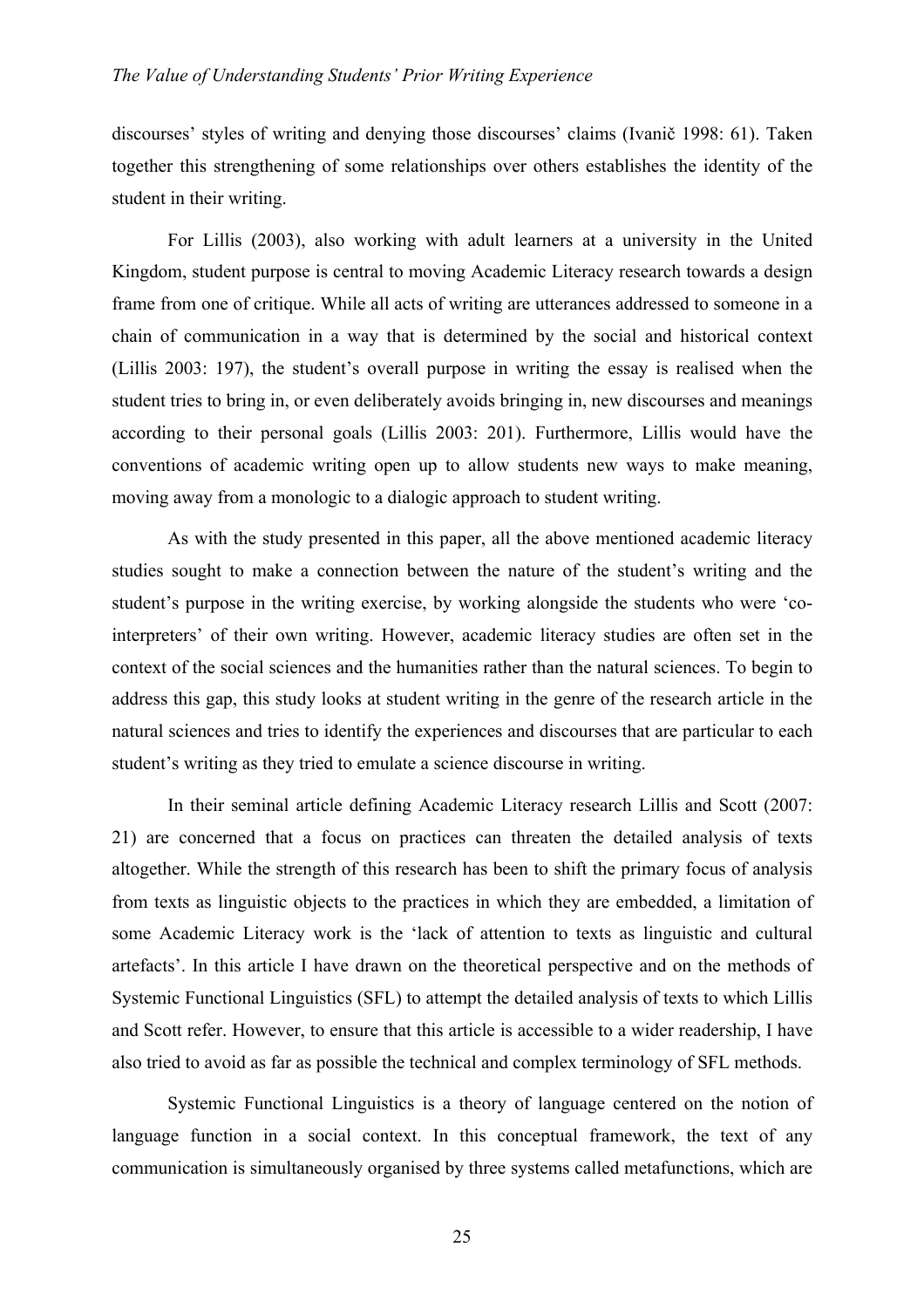the ideational, interpersonal and textual metafunctions. Every utterance, written or spoken, is made up of choices in each of the three systems and the function of those choices is both to represent and to realise the social context in the text. Meaning is construed by making choices in a fixed system. Choices in the ideational system construe what is going on in the world, choices in the interpersonal system construe the social relations between the writer and reader, speaker or listener, and finally choices in the textual system construe the message in time and space (Halliday and Matthiessen, 2013). These metafunctions apply to various levels of a text from the semantics down to its wording and down further to the smallest units of meaningful expression. At the level of wording, SFL provides a metafunctional description of the grammar and this is centred on the clause.

## **Methodology**

To study the words and grammar the students chose in their clauses, I shall be using only one resource of the ideational system, the grammatical metaphor (Halliday and Matthiessen, 2006: 227, 2013: Chapter 10), and one resource of the interpersonal system, namely hedging (Myers, 1989; Hyland, 1996, 1997). I have chosen these resources because they are both salient features of scientific language. Needless to say, these are only two of many linguistic resources available to anyone writing in the register of science and they do not alone characterise scientific writing.

Nominalisation occurs when a word that is a verb, adjective or adverb in its natural dictionary meaning is used as a noun; for example, using the verb 'grow' as the noun 'growth'. A grammatical metaphor is a meaning that would be more naturally construed by one grammatical form but is construed by another (Halliday and Matthiessen, 2013: Chapter 10). For example, the clause

the population is growing

may describe the change in the number of people in a city. However, the clause

population growth is a factor of pollution

not only construes what is meant by 'the population is growing' with the noun group 'population growth' by using the nominalisation mentioned above but it goes further and construes a relationship of identity between that process and a factor that is contributing to the pollution of the city. Nominalisation is the single most powerful resource used in

26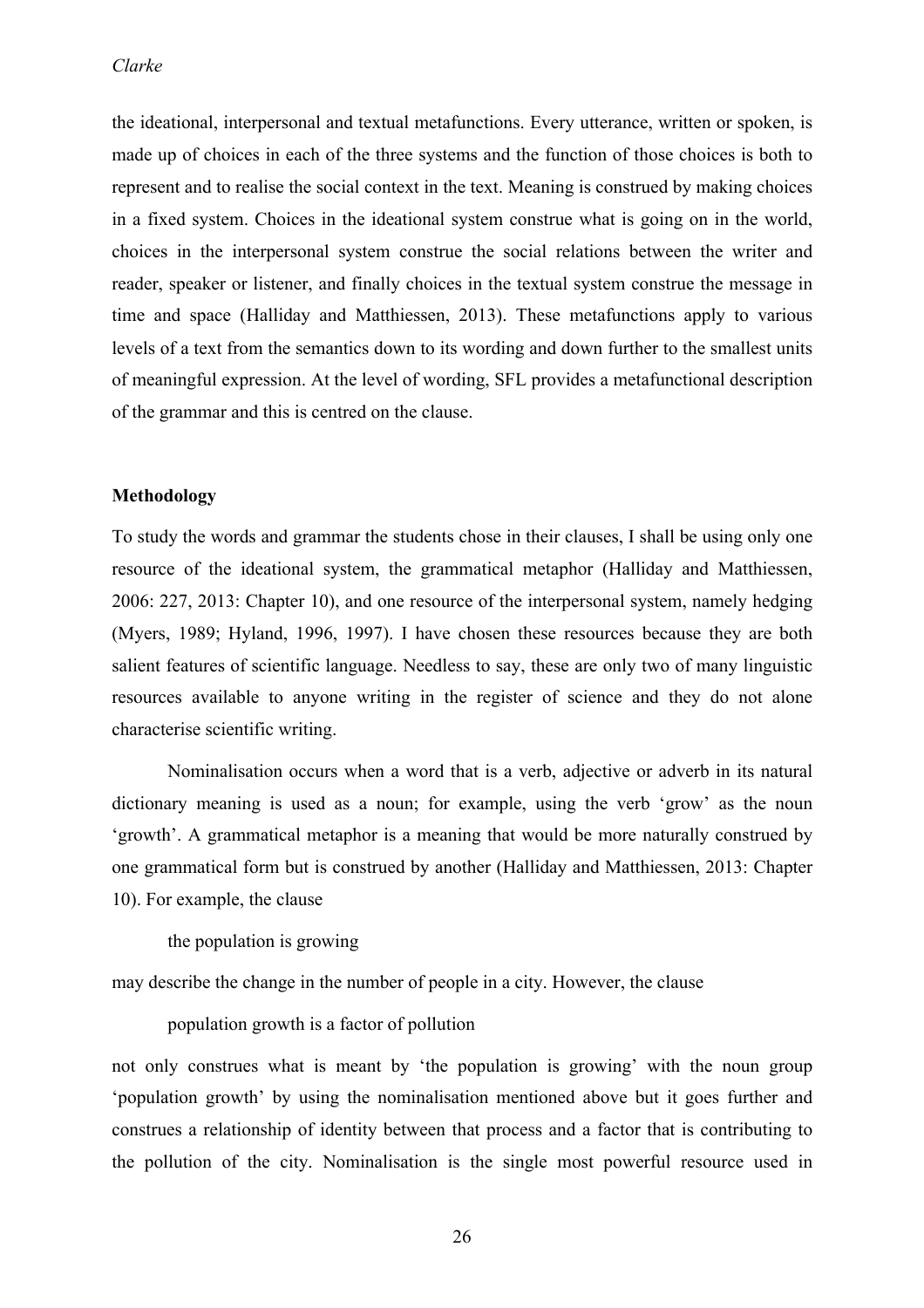grammatical metaphors, which is one of the signature features of the technical language of science, and these metaphors are used to construe abstract ideational meanings (Halliday and Matthiessen, 2006: 615). Grammatical metaphors enable a writer to develop an argument step by step, whereby complex passages that appeared earlier in a text are 'packaged' into nominal groups which are used as the starting points of more abstract statements that follow (Halliday and Matthiessen, 2013: 729). In general, this kinds of metaphorical nominalisation enables writers to produce more lexically dense texts; that is, sentences with more lexical words per clause. Lexical words are those that represent something beyond the text, such as 'tree', as opposed to those that are purely grammatical, such as 'the'. This technique has been important to the evolution of the modern discourse of science (Halliday and Martin, 1993). Although other discourses use nominalisation and the resulting lexical density merely as a marker of prestige, it remains a characteristic feature of current scientific discourse (Halliday and Matthiessen, 2013: 730).

In science, the writer uses hedges in the research article to help persuade the research community of their claims (Myers, 1989). Hedging enables the author to express a reluctance to commit to the truth of their proposition even when, and often especially when, it is the article's central claim (Lakoff, 1973; Myers, 1985, 1989; Latour and Woolgar, 1986; Hyland, 1996: 23, 1997). Hedging is often achieved by using a particular selection of words such as 'indicate', 'would', 'may', 'almost', 'likely' and 'possibility'. In this study, I focus on the use of modal verbs of probability only, such as 'may', 'might', 'would', 'could' and so on.

To describe each student's specific purpose in writing their assignment, it is necessary to introduce each student with a short biography that has been drawn up from interviews with the students. Each of the four students was interviewed twice; first to learn more about them and their background and second to invite them to be co-interpreters of their own writing, emulating Ivanič and other authors working in the area of academic literacies (Ivanič, 1998; Ivanič and Weldon, 1999; Lillis, 2001; Kapp, 2004; Paxton, 2007; Kelly-Laubscher and Van der Merwe, 2014). The students were chosen by me, and all interviews were preceded by them giving their informed consent<sup>1</sup>. The students were purposively selected following the discussions I had with them in the workshops and also out of my own intuition about whom I could work with effectively, and which texts were pertinent, in terms of the aims of this study.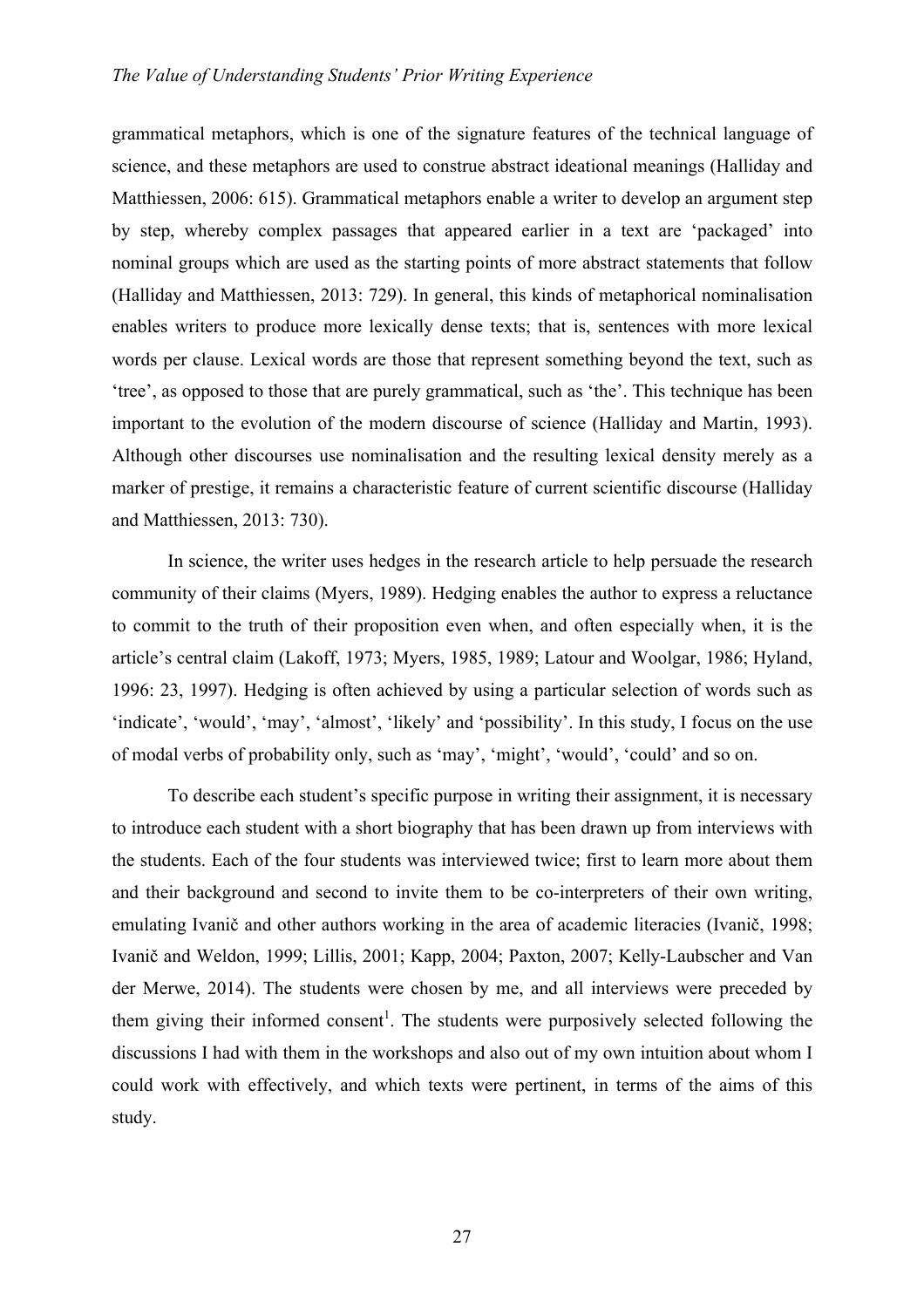My initial interaction with these students was as a guest lecturer on the course. In this role, I guided them through the numerical analysis of their data and its inclusion into their assignment. It is important to note here that I do not intend the writing or the specific purposes of each of these four students to be representative of the class as a whole. Instead, my aim is that the interpretation of these students' writing in terms of student purpose will provide some useful insights that can be applied to teaching science writing more generally.

## **The students**

# *Monwabisi<sup>3</sup>*

Monwabisi is from a township in Cape Town, a densely populated area that is characterised by low household incomes, low employment rates, poor social services and high rates of crime. Monwabisi's description of his school, as well as Nkosi's (see further down), had significant similarities to that given by Kapp (2004), where English is taught as a second language subject but it is also the official medium of instruction. While some students obtain conversational fluency in English, their literacy is limited to classroom exercises. Despite the fact that all his subjects were assessed in English, isiXhosa was the language of instruction and was predominantly spoken inside and outside the school. English is not his first language.

However, Monwabisi stood out for his facility with English. He also played word games with his English teacher:

*I think when I wrote English I always wanted to impress my teacher so I would like look for those words, "bombastic" maybe, I don't know and maybe sometimes I would take a wrong word and he would correct me and be like no maybe not this one, this one would be better.*

Monwabisi described himself as altogether playful in his interaction with his teachers in the classroom. In other lessons, he said he would sometimes deliberately speak isiXhosa when he was asked a question, even though the teacher knew that he was one of the few students who could answer it well enough in English.

#### *Nkosi*

Nkosi is from a township in the city of Durban, where he grew up and went to school. He is the first member of his family to complete high school and his entrance to one of the most

<sup>&</sup>lt;u> 1989 - Jan Samuel Barbara, político establecido de la provincia de la provincia de la provincia de la provinci</u>  $3$  All the students have pseudonyms here.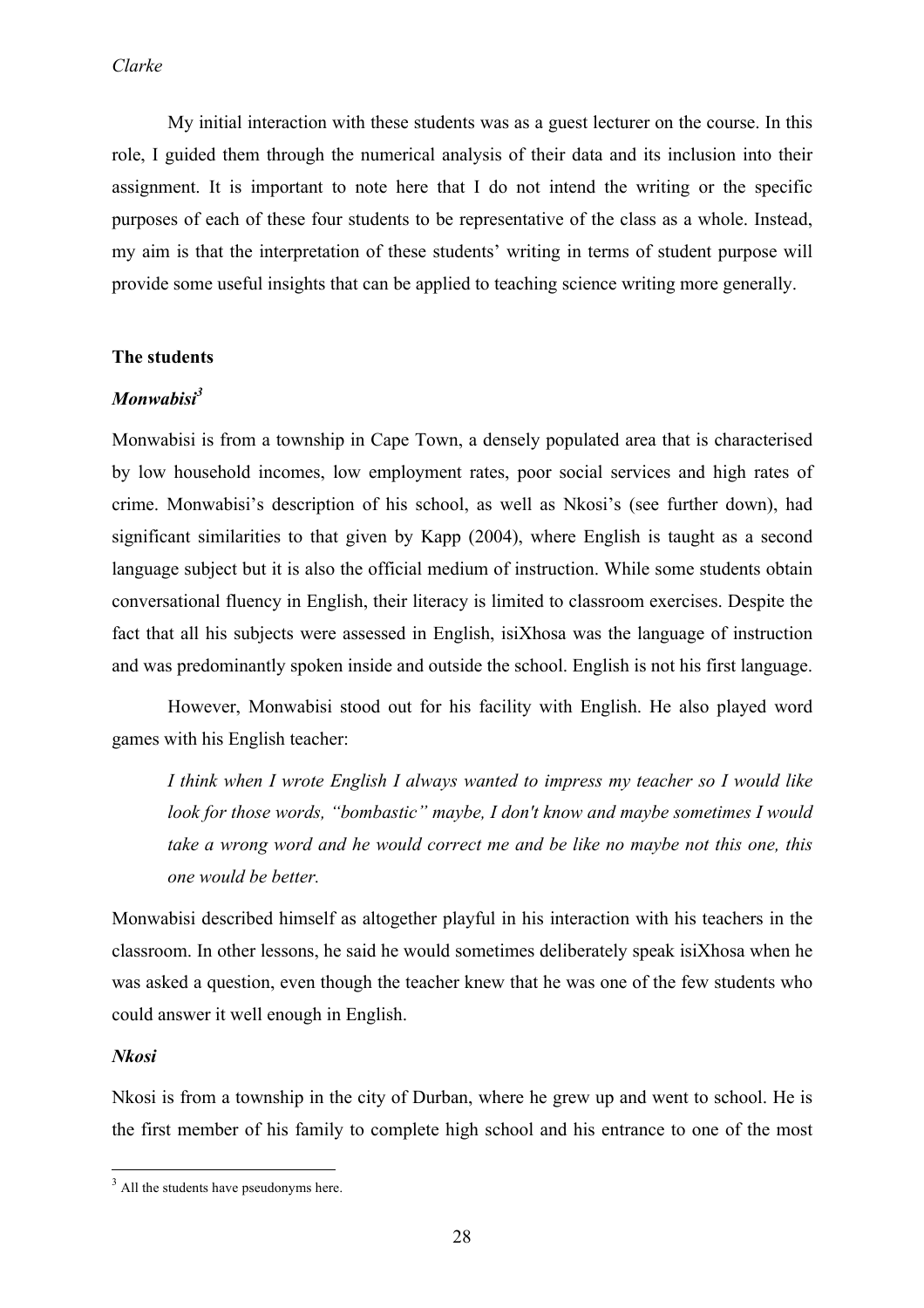prestigious universities in the country is a big achievement for him. Again, English was not the language of instruction at Nkosi's high school but isiZulu instead, and Nkosi speaks English as an additional language. As Nkosi explained:

*Well the physics teacher tried to use more English and that is what made more students to just lose more interest in physics because it was more than one problem now. It was having to understand physics and now this English now.*

Interestingly, Nkosi was specifically asked not to write with cohesive sentences in the Life Science (i.e. Biology) subject. As he put it:

*… my teacher got back to us and emphasized that we shouldn't write an essay when the question comes and says we should write an essay. We should write bullet points. And that is what we did and we got full marks.*

Nkosi therefore missed the opportunity to practice making an argument using cohesive sentences in writing about scientific topics. A listing of the facts was all that was necessary.

## *Lesego*

Lesego went to a fairly well-resourced high school in which all the teaching was in English. She speaks English fluently, but reported that her facility with the language only came when her family moved out of a low-income area to a middle class area in the south of Johannesburg when she was child. It seems that she is not quite a first or second language speaker of English but somewhere between the two. Her mother has studied microbiology, finance and accounting and her aunt and grandmother also had professional qualifications. This family background contrasts with Nkosi's, whose parents had working class jobs and no higher education qualifications.

At school, Lesego did receive a clear outline of what was expected when she wrote laboratory reports. She did not however find the report writing engaging. She did not like being restricted to a given structure. She much preferred the creative writing of her other subjects such as English and Life Orientation, because, as she put it:

*You could get your emotions involved and I would be like "brilliant, yes" and you know for essays and like bringing up arguments and then usually for the other subjects [like Life Orientation] they weren't really strict.*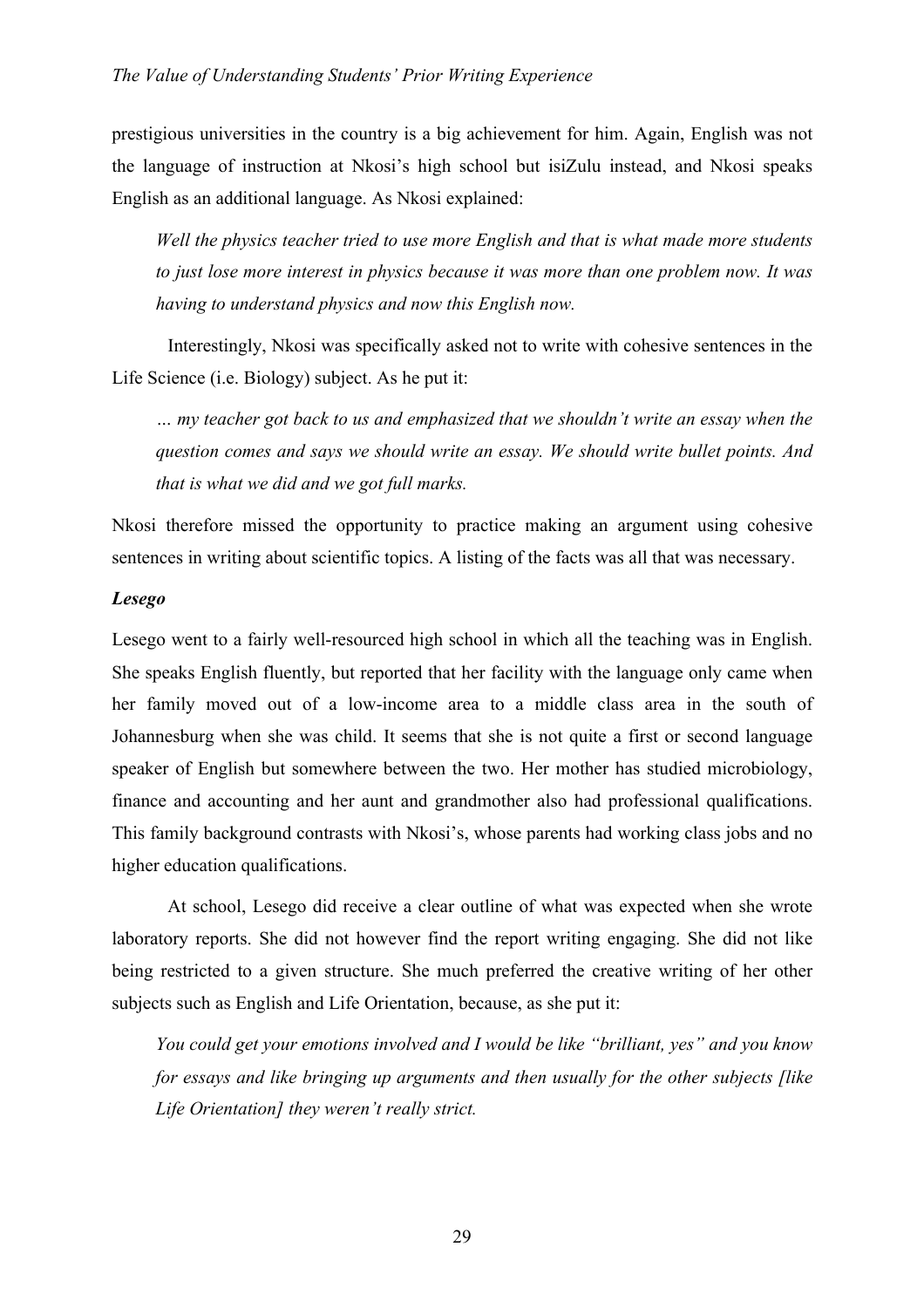## *Anthony*

Anthony grew up in a middle class area of Cape Town and went to a high school nearby. Unlike the other three students in this study, Anthony classifies himself as coloured, not African, and speaks English at home. He is a first language speaker of English. Like Lesego, he attended a well-resourced high school where English was the medium of instruction and everyone was comfortable speaking English.

At school, Anthony had much more practice with writing scientific reports. In his words:

*In a lot of my classes in Physics we also had to do reports. We had to do two big reports. Just like this report [for the assignment]. I am quite accustomed to doing reports because we had to do two reports each year from grade 10 where we had to do a little experiment and then write a report on it.*

Furthermore, Anthony said he preferred the structure of the science report. He liked knowing more exactly what to do and how much to do. The open-ended nature of creative writing, for his English and Afrikaans subjects, unsettled him. He frequently went over the word count in these exercises. He did however get considerable support for his creative writing exercises. Ironically, it is the planning that he was taught to use in his creative writing exercises that Anthony drew upon for his assignment that is the subject of this study. One of the tools used for this planning was Mind Maps. As we shall see below, Anthony used these to help him structure his argument in the 'Discussion' section of his assignment.

## **Results and discussion**

The course assignment asked the students to write a research article about the management of solid waste in a fictitious city called Metropolis. They were provided with realistic historical data about the city's population and waste production. In the research article, the students were asked to consider the extent to which the life span of a fixed landfill would be prolonged at different but realistic rates of recycling for the different waste components. In addition, the students were asked to incorporate comparisons with similar studies of solid waste management in real cities as reported in three adapted research articles taken from the earth science journals *Waste Management* and *Resources, Conservation and Recycling*.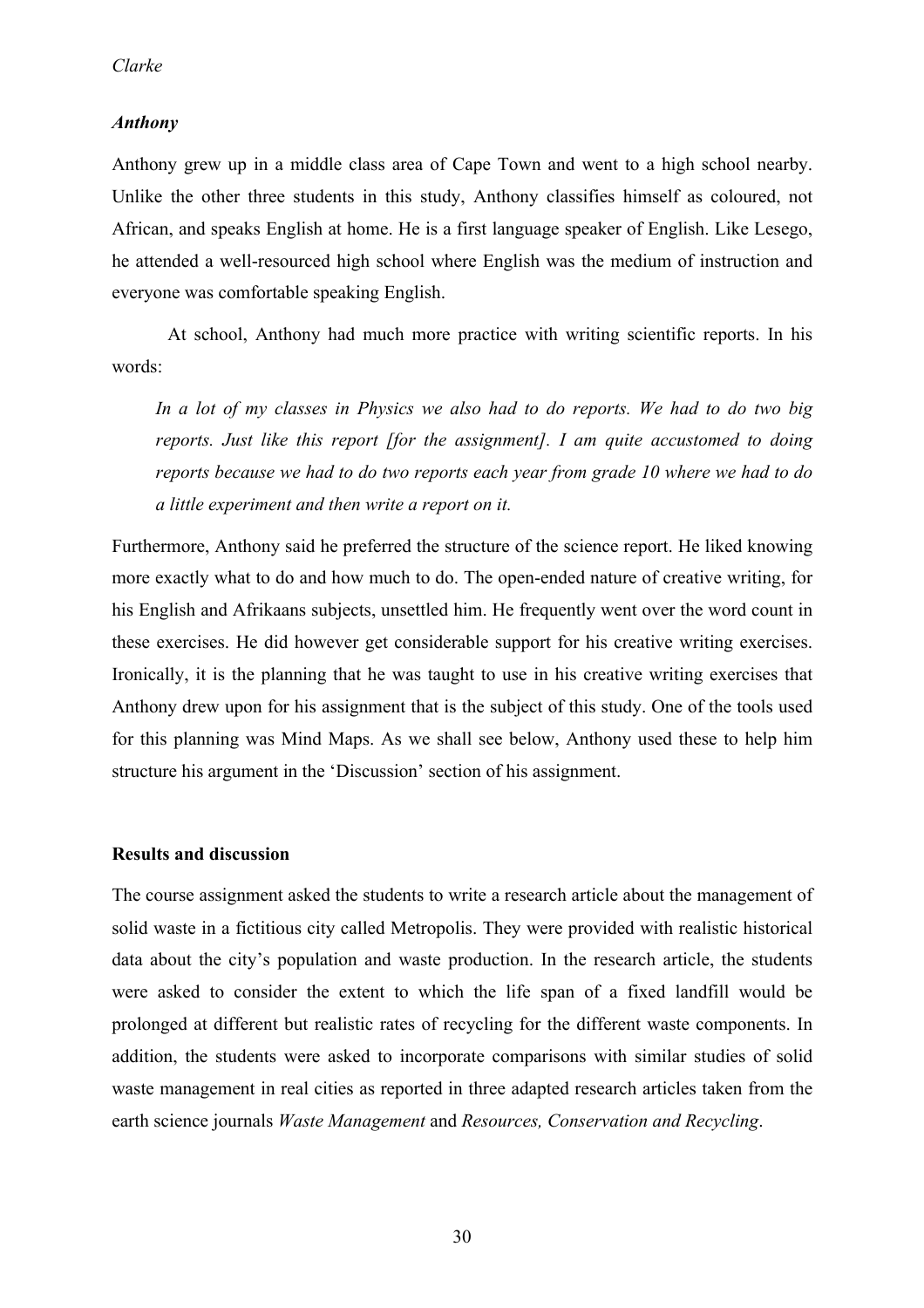## *Nominalisation and clause structure in the students' assignments*

Anthony's assignment came closest to what is expected of scientific research article. His use of nominalisation and his hedging shall be an exemplar with which to compare the other three students' writing.

Consider Anthony's sentence below, which was taken from his 'Discussion' section.

*Population growth, increased waste production per person and a higher average income in households in Metropolis are all factors that have affected the landfill space.*

Anthony used this sentence to explain why the landfill is running out of space as he had observed in his 'Results' section. It contrasts significantly with the corresponding sentences from the other three students that make the same explanation. What stands out the most in the comparison is that it is has only one clause and the subject of that clause is the long compound noun 'Population growth, increased waste production per person and a higher average income in households in Metropolis'. This compound noun is the concatenation of three group nouns, 'population growth', 'increased production per person' and 'a higher income in households in Metropolis.' Each group noun is a grammatical metaphor as they represent in nouns what was represented earlier in his text by the clauses. For example his 'Results' section has the clause

#### *the population in the Metropolis grew at a rapid rate from about 3.4 million in 2001,*

which is a precursor to the group noun 'population growth'. To realise this grammatical metaphor, nominalisation has been used, reformulating the verb 'grew' as the noun 'growth'. Furthermore, the noun 'population' in the subject 'the population' in his earlier clause is reformulated as an adjective in the noun 'population growth'. The grammatical metaphor has allowed Anthony to represent a process in only a group noun when earlier in his results he had used a whole clause to do so. In this way, one process being the cause of another can be expressed with two nouns in one clause, 'this is a factor of that', rather than a sequence of two clauses, 'this is happening because that is happening'. This allows his sentence with the long compound noun in the 'Discussion' section to be lexically dense, which is to say it has many lexical words compared to the number of clauses, 15 lexical words to only one clause (Halliday and Matthiessen, 2013: 654).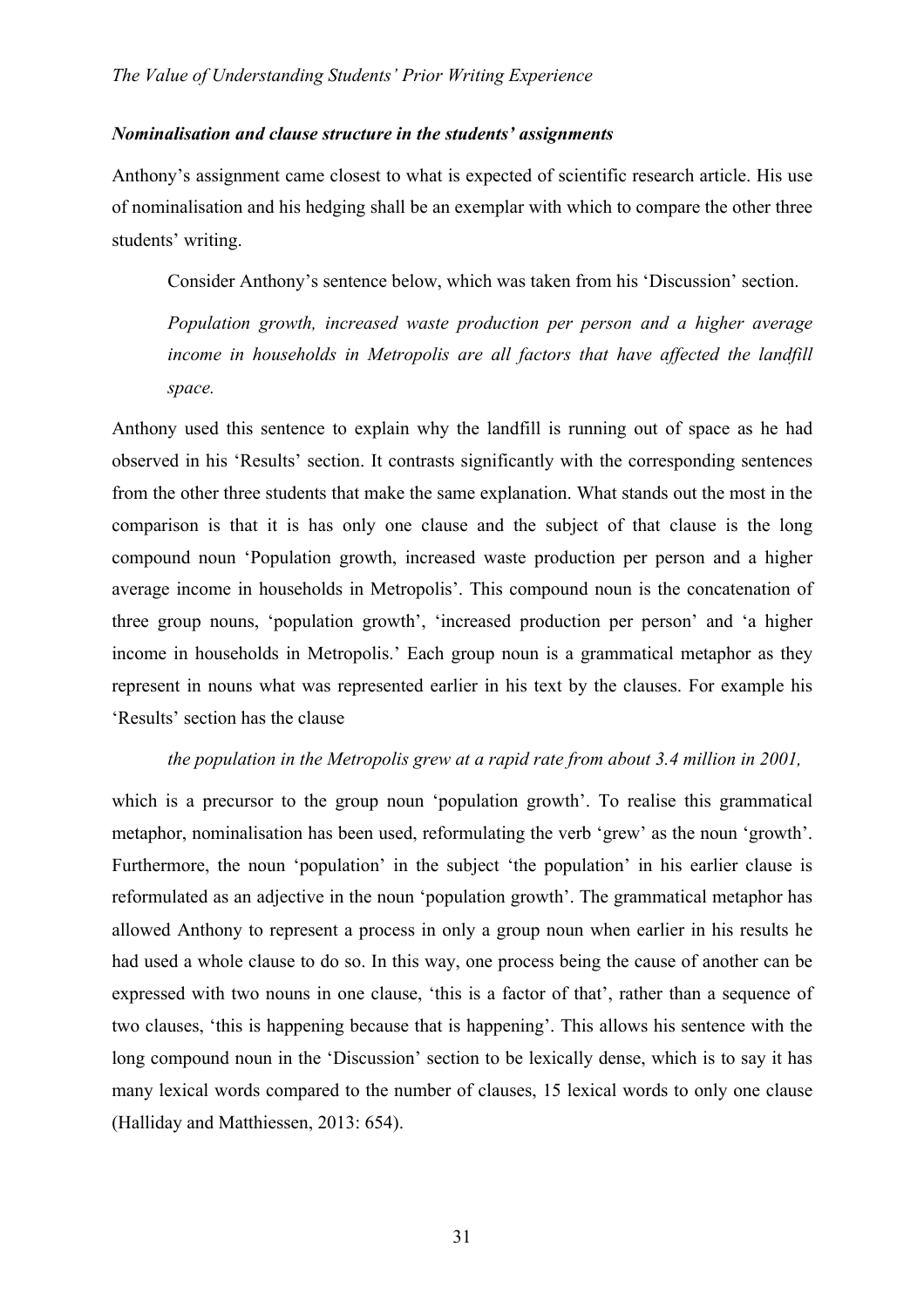Lesego's sentence making the same explanation is a complex of three clauses (their division demarcated by the '//') as follows.

*As a result, landfill space is also running out// as land can only hold so much waste// and eventually not be able to accommodate any more waste.*

The second and third clauses represent the cause and result of the observation stated in the first clause i.e. the landfill running out of space. Here two processes relating to a third process are represented with three clauses rather than three nouns in one clause as in Anthony's text. There are little or no grammatical metaphors or nominalisations here, the word 'landfill' notwithstanding since this term was given to the student in the original assignment task. It is a less lexically dense sentence as there are only 13 lexical words here across three clauses.

Nkosi's equivalent sentence is, however, quite dense as it consists of only two main clauses.

*The fact that people produce more waste in each decade compared with the previous must be caused by the ongoing process of world modernising// where lots of things are now bought in packets, containers, bottles etc.*

While there are fairly long noun groups here such as 'the ongoing process of world modernising', where the noun 'process' is plausibly the nominalisation of the verb 'proceed', this is not really using grammatical metaphor the way Anthony has used it. The group noun 'world modernising' is not a reformulation of any of his observations in his 'Results' section or any data provided to him in the assignment but rather a new insight of his own. Instead the restatement of his observed results is realised by the defining relative clause 'that people produce more waste in a decade compared with the previous', which is an embedded clause in SFL terminology, and not reformulated as a group noun. Moreover, the sentence is less dense than Anthony's with 16 lexical words in two main clauses, by which I mean clauses that are not embedded in another clause.

Monwabisi's equivalent sentence is altogether quite different. His sentence is much more complex than the other three.

*Furthermore we have seen from the findings that waste produced by an individual increases// and because of that and the growing population it is possible that that the landfill space may run out even before 2080.*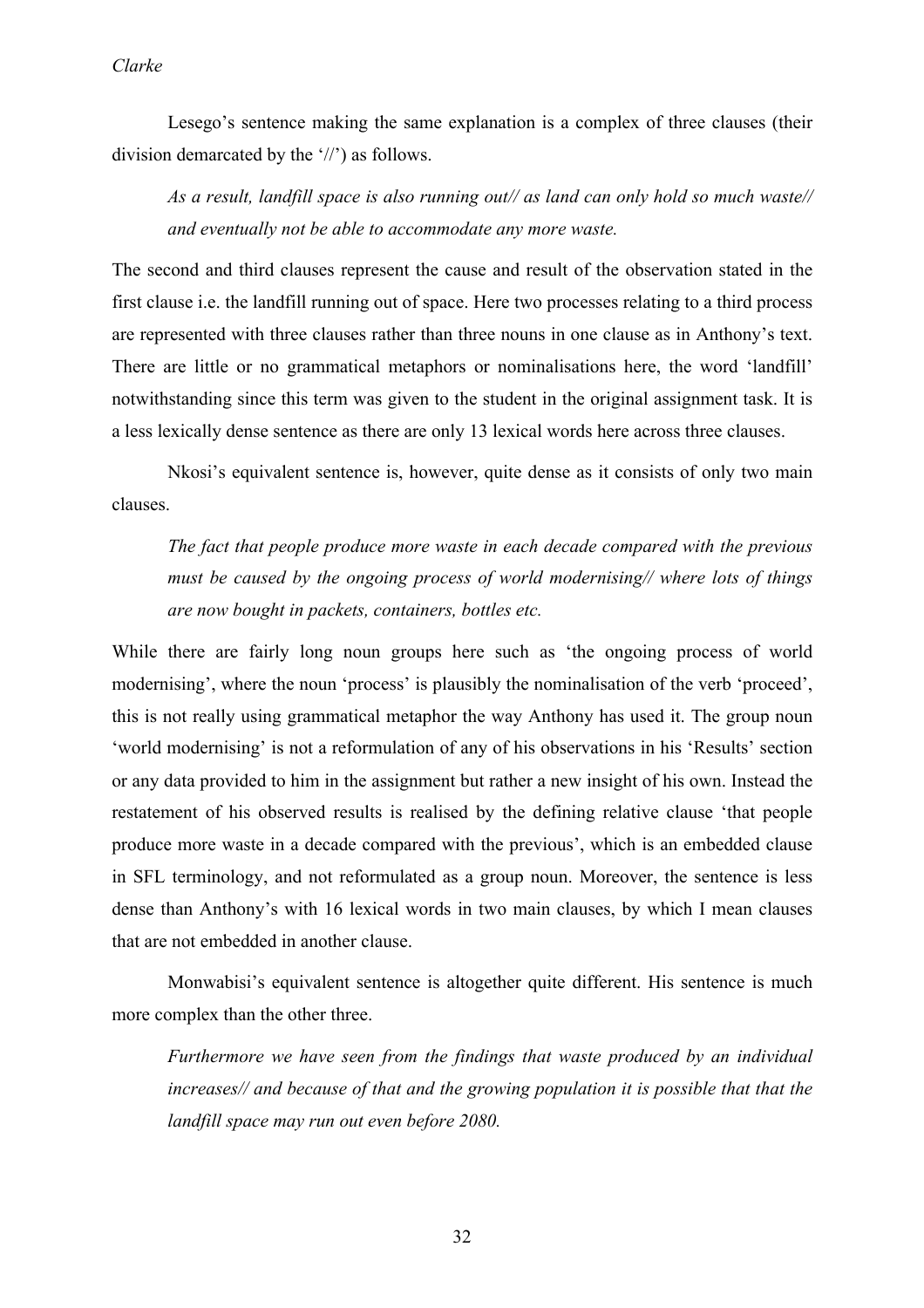While Nkosi had only one embedded clause, Monwabisi has three embedded clauses, which are 'that waste … increases'; 'produced by an individual'; and 'that the landfill space may run out even before 2080' where the second one is embedded in the first. Unlike Anthony's sentence, and more like Lesego's, causality is represented as a sequence of the main clauses 'Furthermore we have seen from the findings that … ' and 'and because of that and the growing population it is possible that … ' rather than as a relation between group nouns. And yet there is a grammatical metaphor here as well, which is the group noun 'the growing population'. Nevertheless, we may conclude that this sentence is less lexically dense than Anthony's because it has two main clauses, 16 lexical words and four embedded clauses.

Anthony's sentence is the most concise, even though all the above say more or less the same thing. While all the students do as they were expected to and conclude that there is a relationship of causality between processes (i.e. the process of population growth and that of landfill space depletion) in the 'Discussion' section of their assignment, Anthony does so with the most lexically dense sentence.

This contrast in writing style is fairly consistent across the students' 'Discussion' sections. For example, Anthony used more adjectives that are classifiers per ranking clause i.e. in non-embedded clauses, than did the other three students (See Table 1, Appendix). Anthony's 'Discussion' section shows us that he was more likely to use adjectives ('classifiers' in Table 1 and 2) such as those found in 'population growth' and 'waste production'. This difference is more pronounced when you look at the use of classifiers in relational clauses only (Table 2), which express a relation between two nouns such as identity, equivalence, membership, and possession.

These differences can be explained by considering the purposes for which each student wrote their assignment, as we shall see. First, however, I will consider the students' hedging.

## *Hedging in the students' assignments*

Consider the sentence below taken from Nkosi's 'Discussion' section.

*The fact that people produce more waste in each decade compared with the previous one must be caused by the on-going process of world modernising where lots of things are now bought in packets, containers, bottles etc.*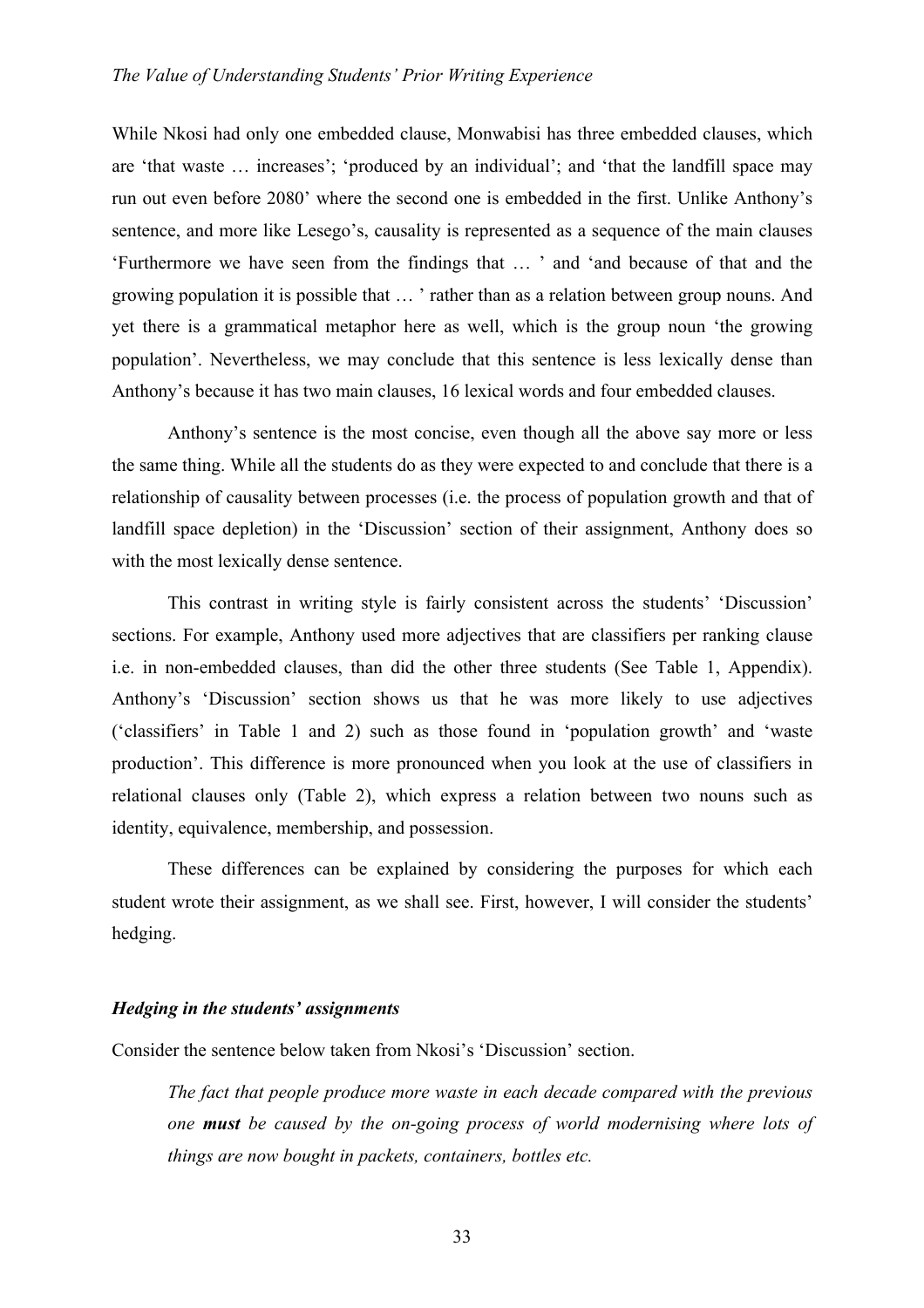Nkosi does not hedge this claim, seeming to commit fully to the statement made here by using the word 'must', which is in bold text above. In the genre of the research article, it would be very unusual for a practising scientist to construe a relation of causality, as has been done here with the phrase 'must be caused by', without allowing for the possibility that the claim might not be true by using modal verbs such as 'could' or 'might'. In scientific research articles, this absence of hedging is what is expected of the 'Results' section where a summary of the observed data is summarised uncritically. The observations made in the 'Results' section of Nkosi's assignment and in the assignments of all four students are made uncritically, with phrases such as 'what is also very clear from the table'. Therefore, Nkosi's assignment contrasts with a scientific research article because he describes his inferences in the 'Discussion' section with the same lack of caution as he does his observations in the 'Results' section: Nkosi is too certain or too emphatic in the way he draws conclusions in the 'Discussion' section.

By contrast Lesego and Anthony used modal verbs to hedge their claims in the 'Discussion' section as a scientist would be expected to do in this genre. Table 3 shows that Anthony and Lesego were more likely to use modal verbs in verb groups of main clauses of the 'Discussion' section than Nkosi or Monwabisi would.

Like Nkosi, Monwabisi hardly used any hedging in his 'Discussion' section. Instead, he does something quite different.

*To spinal up the above claim in 1996 in Dar es Salaam City an individual waste production per day ranged between 0.34 and 0.39 kg, and chronicled in City of Metropolis City in 2001-2010 an individual produced 0.65 -1.2 kg per day (M E Kaseva et al).* 

Monwabisi seems to be using this sentence to support his earlier claim by referring to what has been said in the literature referenced. Interestingly, where hedging would have been expected he makes rather unusual word choices. As data from his interview shows, he may be trying to make his writing look more academic and more scientific through his choice of words. For example, he developed the verb phrase 'spinal up' after using the thesaurus function of a word processor program to change the word 'back' to 'spine'. Other examples of this include the word 'articulates' in the clause

*As in figure 5 which articulates the declining landfill space over the decades from 2000 to 2120,*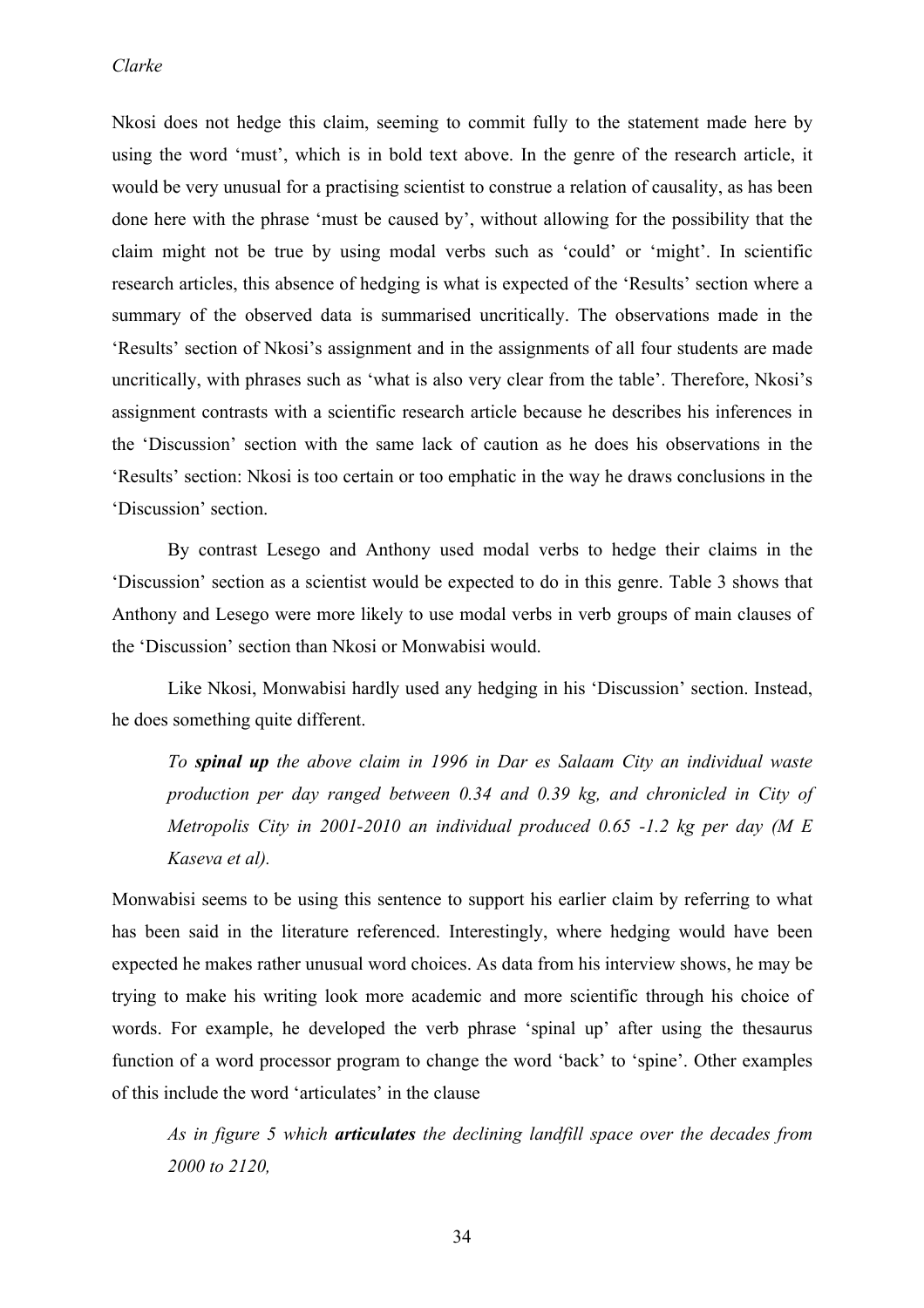and 'appealed' in the clause

*Other studies have appealed that waste in commercial recyclers like Taylor Recycling*.

## *The students' reflections on their writing*

In my interviews with the students, I discussed the word and grammar choices they made in the 'Discussion' section of their drafts as described above. Nkosi and Lesego were both of the opinion that it is was better to not be ambiguous and to not leave out information when making statements about their results. They said a more summarised reformulation would be imprudent when considering how their draft would be evaluated. Lesego said:

*…because the thing is sometimes I never want to leave anything out. Because the thing is if I write too little I feel like "OK I might be leaving out something important so…*

And Nkosi said

*Well kind of it is deliberate 'cause you know I wouldn't want to write a very short project…. By looking at it you think it doesn't deserve much marks if it is too short.*

Both Lesego and Nkosi preferred repetition over brevity because they thought they would be marked down otherwise. From Nkosi's perspective in particular, more was better than less and this seems to be a continuation of his school experience with English where he and his classmates often struggled to come up with enough words. Short essays were penalised.

Anthony's approach to his reader was quite different. When I asked him why he risked being a little vague in his use of nominalisation, he said:

*I actually don't know. I usually just write and hope that it is right. Well sometimes, sometimes, I do put it in and think "ok maybe this is too much and maybe the reader will get bored because" … ja so repetition in my work I get irritated by.*

Anthony had a reader in mind who would not appreciate unnecessary repetition. He was not worried about what a tutor would think of his description. Instead it is a concern with the aesthetics of the sentence. In fact, Anthony had an elaborate redrafting process. Unlike Lesego and Nkosi, who both admitted to only a hasty preparation to their drafts, Anthony planned out his paragraphs with mind maps, which he learnt in his English creative writing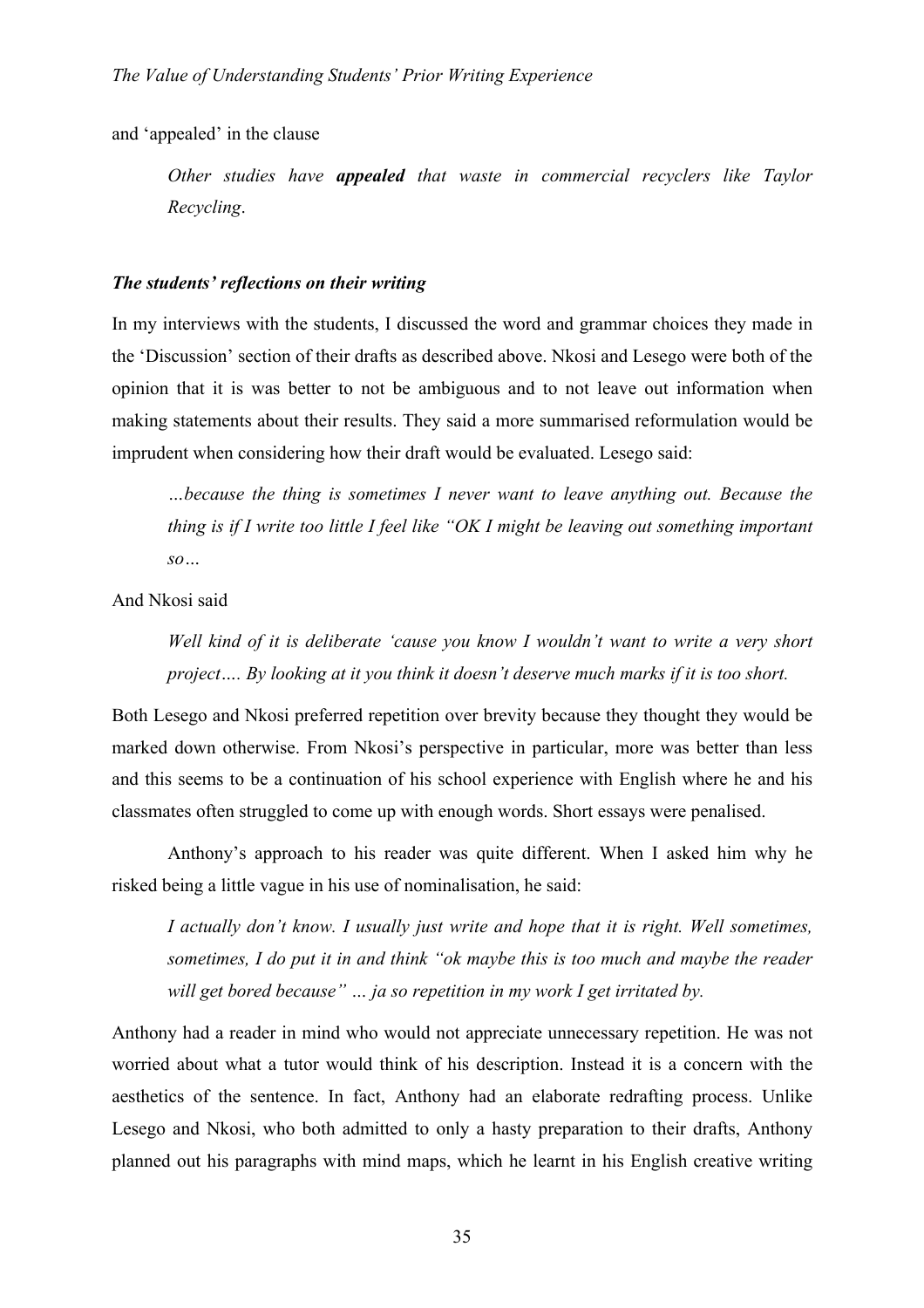## *Clarke*

classes at school. Furthermore, Anthony said he read a fair amount of fiction and he is often impatient with books that are 'overly descriptive'.

Anthony's writing strategies brought out his school background, which was quite different from that of Lesego, Nkosi and Monwabisi. Unlike Nkosi, Anthony's concern with his creative writing assignments at school was that he often went over the word limit and was penalised. Anthony said he learnt to use mind maps for his creative writing assignments to keep him restricted to the chosen topic and limit his word count. Lesego, Nkosi and Monwabisi did not use mind maps to draft their reports because they had probably not been taught to do this at school.

Referring to his rather unusual word choice, Monwabisi said:

*I can say it is that thing of me that tries to impress using those big words. Ja, maybe I did it because I wanted to like put a more complex word instead of just a simple word.*

In school, Monwabisi used 'bombastic' (his term) and unusual words to get the attention of his teacher. This is an extension of that practice. It is possible that he is also trying to affect a scientific style with his word choices. It is perhaps an attempt to get the reader's attention by using unexpected words that inevitably and perhaps deliberately make his meaning difficult to understand. Halliday and Martin (1993:  $69 - 70$ ) say that students often characterise the difficulty of scientific language in terms of a jargon of technical terms. In the feedback on his assignment, his choice of words drew negative attention from the evaluator. It was only in my interviews with him that his intentions were more fully understood and only then did our conversation lead into the styles of scientific writing and for what purposes they are chosen.

Nkosi did not make much use of hedging with modal verbs as we have seen. In addition, although Nkosi presented information given in the assignment readings, he did not make explicit references to the literature. Furthermore, Nkosi was also generally unclear about what to include and what not to include in the 'Discussion' section of his report. When we spoke about this this he said:

*Well I have to be honest that I wasn't so clear about the discussions when I was writing my first draft. Remember when I was here you advised me to take away graphs from the discussions to the results. You said I mustn't have so many graphs in the discussion part. So I took some of them that side.*

While this is quite a serious misunderstanding for a student to have at the final draft stage, writing in this genre was a challenging learning experience for the majority of the class and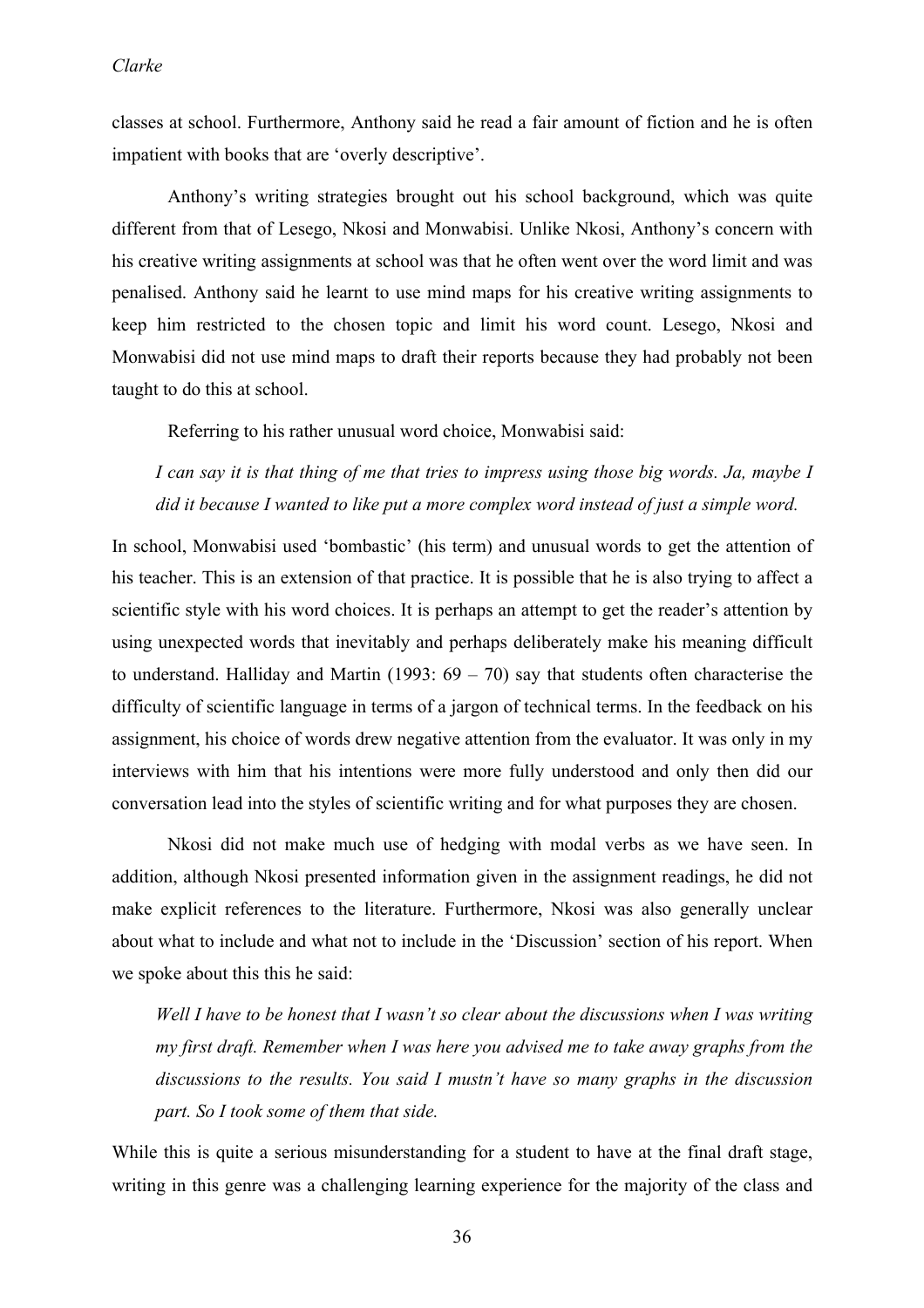so the teaching team were unable to adequately address all their misunderstandings. And yet Nkosi's confusion also signals that he was not aware that the research article is a tool for making claims in a particular form with its own conventions and discourse rules and that the 'Discussion' section is where the claims are argued in light of the observations made in the 'Results' section. Nkosi's confusion suggests that in an assignment such as this one the purposes of scientists that are served by the genre should be taught explicitly to help avoid such misunderstandings and this I have tried to do in my teaching since.

#### **Conclusion**

How then can we understand these four students' writing both in the context of the genre of the research article as it is used by practicing scientists and in the context of the students' learning experiences? Although what has been observed in the students' use of grammatical metaphors and hedging in their assignment supports the observation made by Parkinson that the lexico-grammatical resources of non-traditional students need to be developed through teaching with authentic texts before their writing can match that of practicing scientists (2011: 174), it seems that there is more to it than that. Studying the students' writing and talking to them about their writing and school experiences, it appears that, like Paxton's economics students writing an essay (2007), these students applied the various writing practices and conventions they learnt at school and elsewhere to their science writing assignment in a university course. That is to say that they drew upon their various school discourse conventions as they tried to write in a genre of science discourse. This is an example of interdiscursivity (Ivanič, 1998: 47 - 51), whereby a writer incorporates two or more discourse conventions into the creation of one text. However, here the students' 'interdiscourse' was not always successful.

As we have seen, Lesego and Nkosi did not aim to be concise but were rather verbose and unambiguous as they had been at school, when they said they did not 'want to write a very short project'. Monwabisi rehearsed his play with words such as 'spinal-up' as he had done with his school teacher rather than hedge his claims. But Anthony's use of mind-maps and his literary aesthetics served him well in his report planning. Moreover, in the interdiscursivity observed here, where the students were writing in the genre of the research article for implicit high school related purposes, there was not much explicit recognition by the students of the purposes that are served when scientists write a research article.

37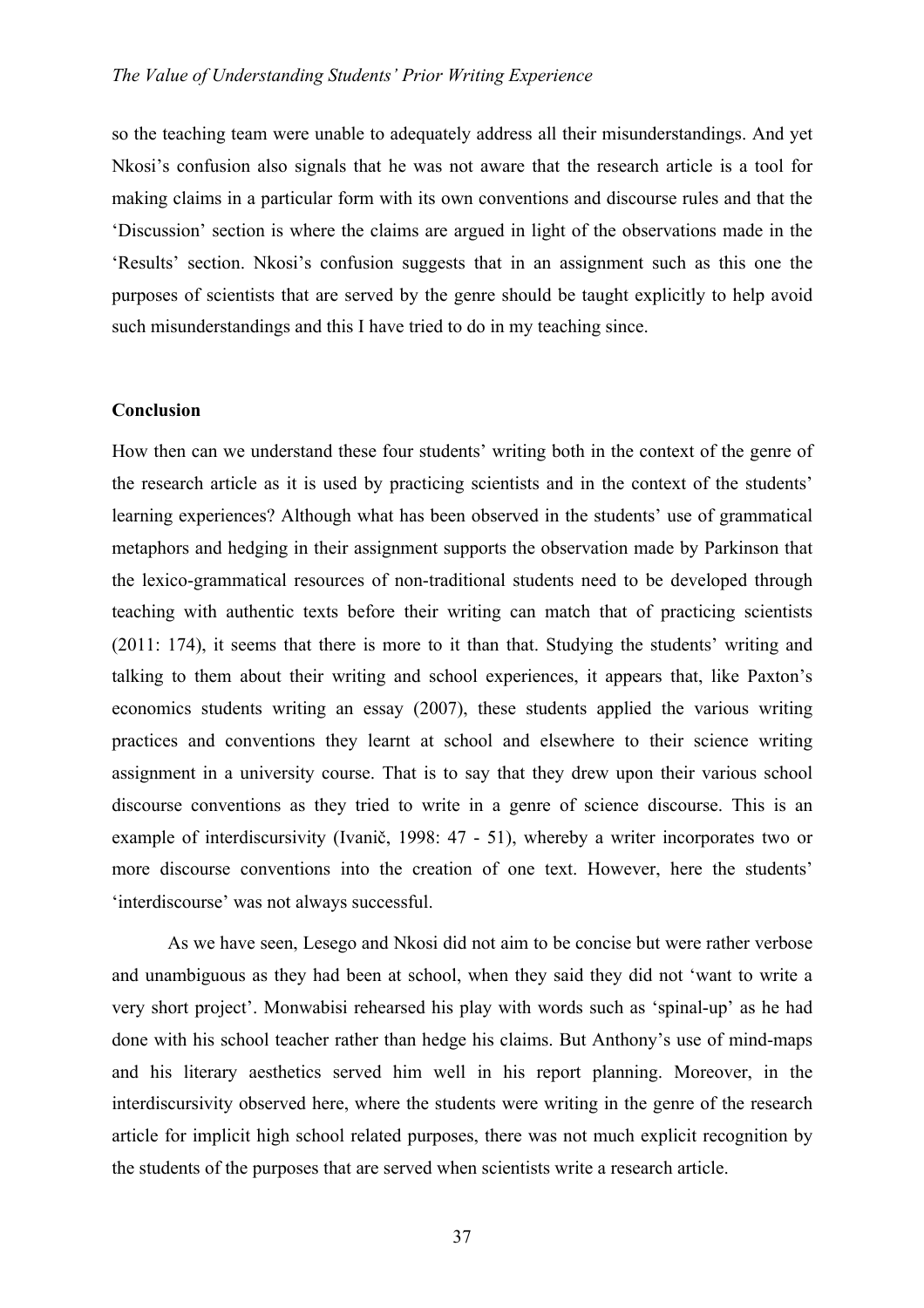Even though only four students have been studied here, it is my impression that this particular mixture of discourse conventions plays a large part in determining the students' writing choices in general. In light of this it seems that, in order to teach scientific writing more effectively, the goals of doing scientific research and the role the research article plays in communicating this research should be made more explicit to students and contrasted with the various writing purposes or conventions that the students may have picked up at school or elsewhere. Unfortunately, this was not practiced in the teaching intervention with those students who were outside this study as this insight only emerged in the process of studying these students' writing and talking to them in interviews.

Of course the students' grasp of English has a lot to do with the writing they produce. But while Nkosi and Monwabisi speak English as an additional language, Lesego's written and spoken English suggest that it is her first language and yet she did not use grammatical metaphors to be concise the way Anthony did. In addition to language proficiency, therefore, it seems that in order to understand student writing, teachers need to consider the match between the purposes associated with science writing practices in a particular genre and the implicit purposes students may bring to a writing exercise given the writing practices and discourse conventions they are familiar with.

#### **Acknowledgements**

I would like to thank Dr Riashna Sithaldeen for giving me the opportunity to study her course assignment as well as her students for sharing their learning experiences with me and in particular I would like to thank Nkosi, Anthony, Monwabisi and Lesego. Furthermore, this research was made possible by the Integrated Literacies for Learning in Science (ILLS) project at the University of Cape Town. Finally, I would like to give special thanks to my colleague A/Prof Moragh Paxton for her insightful feedback on a draft of this article.

## **Author bionote**

**Jumani Clarke** is a lecturer in the Numeracy Centre in CHED (Centre for Higher Education Development) at the University of Cape Town. He has a Masters degree in both Mathematics and Development Studies. He teaches quantitative literacy to undergraduate social science students and is part of a collaborative teaching intervention in the sciences. His research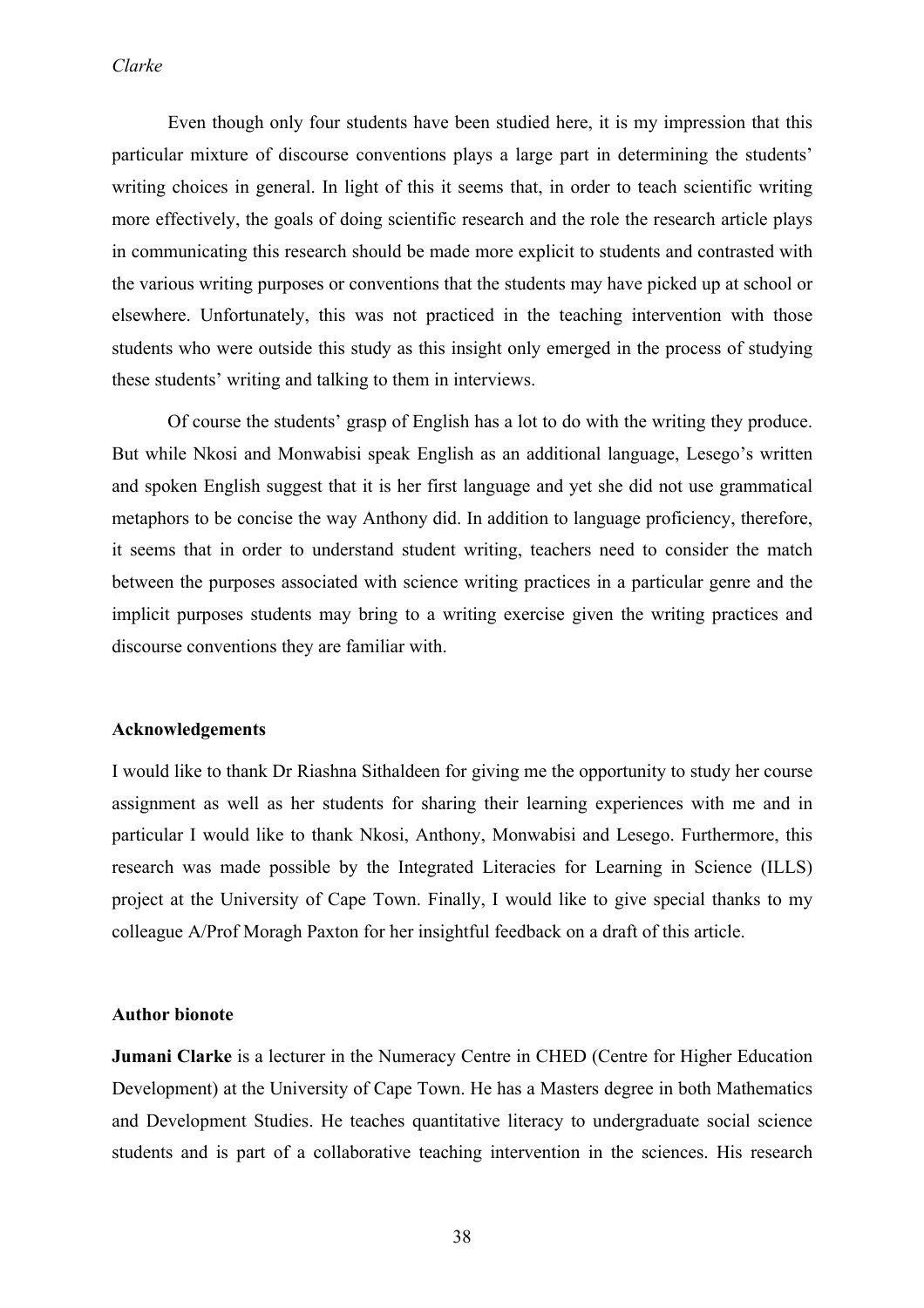focuses on the linguistic resources of quantitative reasoning in the written genres of disciplines in Science, Law and the Humanities.

## **References**

- Coffin, C. & Donohue, J.P. 2012. 'Academic Literacies and systemic functional linguistics: How do they relate?' *Journal of English for Academic Purposes*, 11(1): 64–75, DOI: 10.1016/j.jeap.2011.11.004.
- Gilmour, D. & Soudien, C. 2009. 'Learning and equitable access in the Western Cape, South Africa'. *Comparative Education*, 45(2): 281–295, DOI: 10.1080/03050060902920989.
- Goodier, C.M.M. 2008. 'Purpose and Identity in Professional and Student Radiology Writing: a genre based approach'. PhD diss., University of South Africa. Unpublished.
- Granger, S. & Paquot, M. 2011. 'Lexical verbs in academic discourse: a corpus-driven study of learner use'. In Charles, D. Pecorari, & S. Hunston (eds.) *Academic Writing: At the Interface of Corpus and Discourse*. London: Continuum.
- Halliday, M.A.K. & Martin, J.R. 1993. *Writing Science CL*. Taylor & Francis.
- Halliday, M.A.K. & Matthiessen, C. 2006. *Construing Experience Through Meaning: A Language-Based Approach to Cognition*. Study ed edition. London and New York: Bloomsbury Academic.
- Halliday, M.A.K. & Matthiessen, C. 2013. *Halliday's Introduction to Functional Grammar*. 4th edition. Milton Park, Abingdon, Oxon: Routledge.
- Hyland, K. 1996. 'Writing Without Conviction? Hedging in Science Research Articles'. *Applied Linguistics*, 17(4): 433–454, DOI: 10.1093/applin/17.4.433.
- Hyland, K. 1997. 'Scientific claims and community values: Articulating an academic culture'. *Language & Communication*, 17(1): 19–31, DOI: 10.1016/S0271- 5309(96)00023-7.
- Inglis, M., Kirkwood, T. Downs, C.T. & Parkinson, J. 2007. 'Writing their way into Science: Gaining access to the discourse of Biology'. *Journal for Language Teaching*, 41(1): 82–89.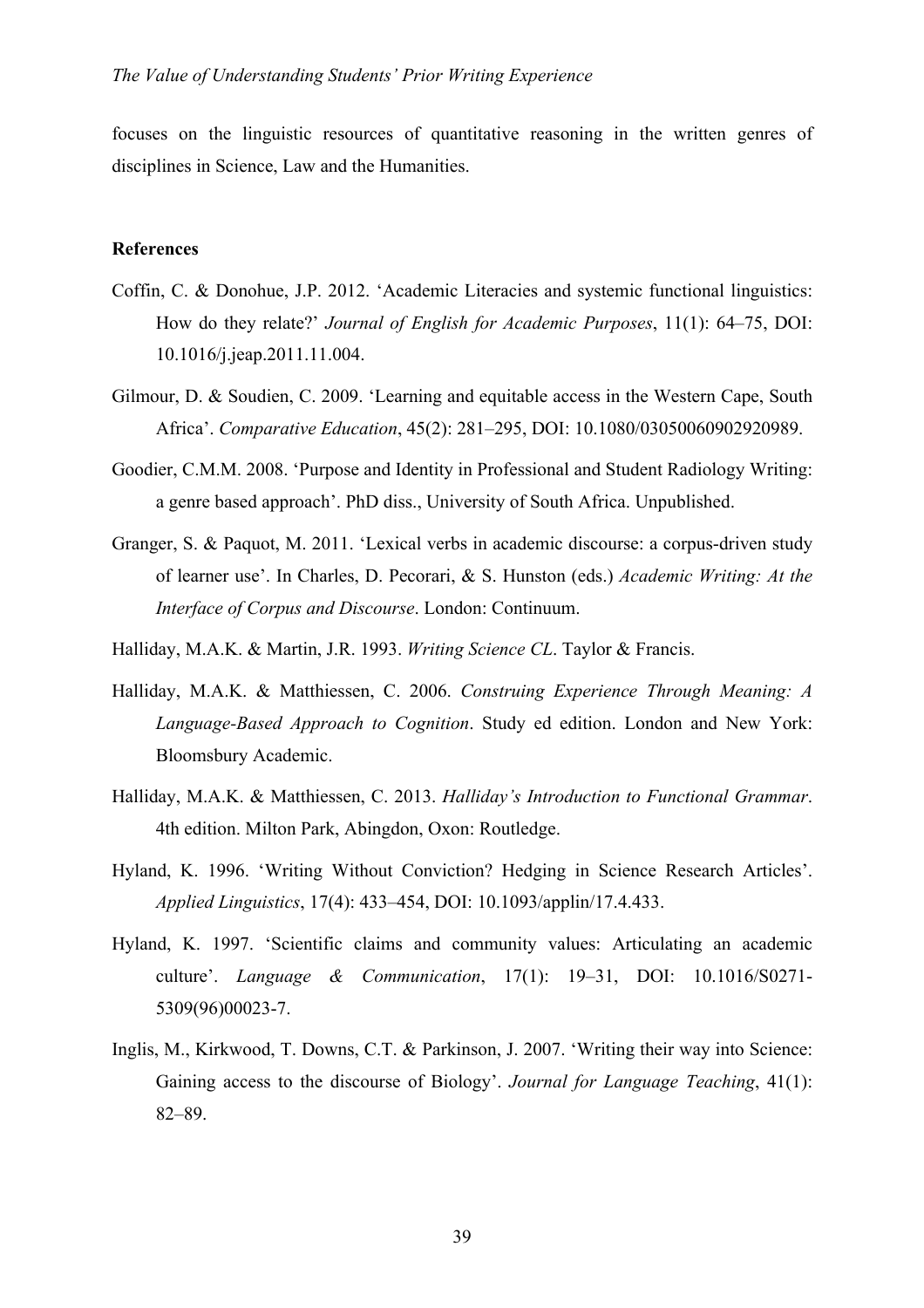- Ivanič, R. 1998. *Writing and Identity: The Discoursal Construction of Identity in Academic Writing*. Amsterdam: John Benjamins Publishing Comp.
- Ivanič, R. & Weldon, S. 1999. 'Researching the writer-reader relationship'. In Candlin, C.N., and Hyland, K. (eds.) *Writing: Texts, Processes and Practices*. Harlow: Pearson ESL.
- Kapp, R. 2004. '"Reading on the Line": An Analysis of Literacy Practices in ESL Classes in a South African Township School'. *Language & Education: An International Journal*, 18(3): 246–263.
- Kelly-Laubscher, R. & Van der Merwe, M. 2014. 'An Intervention to Improve Academic Literacies in a First Year University Biology Course' *Critical Studies in Teaching and Learning*. 2(2): 1-23, DOI: 10.14426/cristal.v2i2.23.
- Lakoff, G. 1973. 'Hedges: A study in meaning criteria and the logic of fuzzy concepts'. *Journal of Philosophical Logic*, 2(4): 458–508, DOI: 10.1007/BF00262952.
- Latour, B. & Woolgar, S. 1986. *Laboratory life: the construction of scientific facts*. Princeton, N.J.: Princeton University Press.
- Lillis, T. 2001. *Student writing: access, regulation, desire*. London; New York: Routledge.
- Lillis, T. 2003. 'Student Writing as "Academic Literacies": Drawing on Bakhtin to Move from Critique to Design'. *Language and Education*, 17(3): 192–207, DOI: 10.1080/09500780308666848.
- Lillis, T. & Scott, M. 2007. 'Defining academic literacies research: issues of epistemology, ideology and strategy'. *Journal of Applied Linguistics*, 4(1): 5–32, DOI: 10.1558/japl.v4i1.5.
- Martin, J.R. & Veel, R. (eds.) 1998. *Reading Science: Critical and Functional Perspectives on Discourses of Science*. Routledge.
- Myers, G. 1985. 'Texts as Knowledge Claims: The Social Construction of Two Biology Articles.' *Social Studies of Science*.,15(4): 593–630.
- Myers, G. 1989. 'The pragmatics of politeness in scientific articles'. *Applied Linguistics*, 10(1): 1–35, DOI: 10.1093/applin/10.1.1.
- Parkinson, J. 2011. 'The Discussion section as argument: The language used to prove knowledge claims'. *English for Specific Purposes*, 30(3): 164–175, DOI: 10.1016/j.esp.2011.03.001.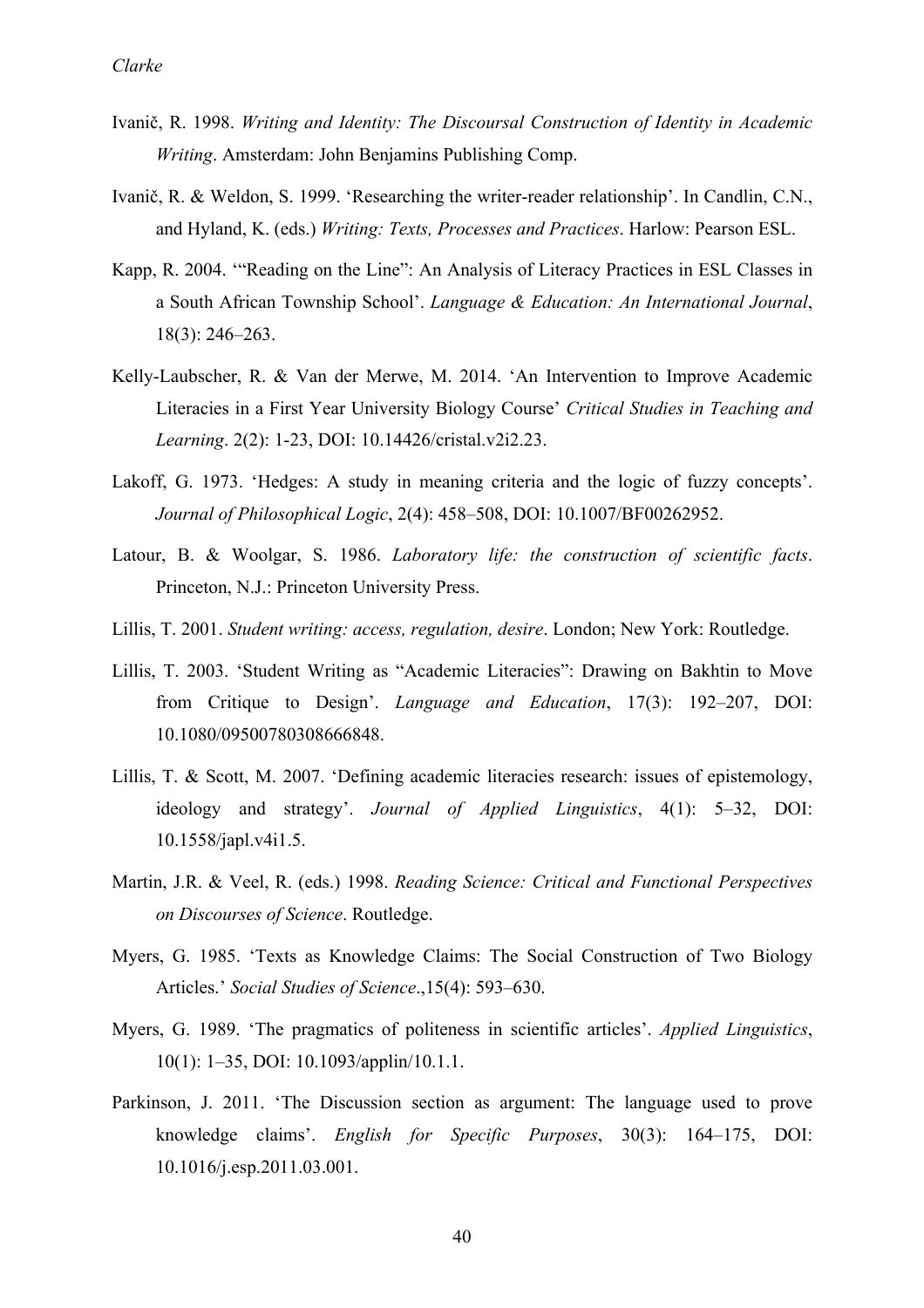- Parkinson, J. & Adendorff, R. 1996. 'Role of the laboratory notebook in students' acquisition'. *South African Journal of Linguistics*, 14(3): 83-91.
- Paxton, M. 2007. 'Students' interim literacies as a dynamic resource for teaching and transformation'. *Southern African Linguistics and Applied Language Studies*, 25(1): 45–55, DOI: 10.2989/16073610709486445.
- Scott, I., Yeld, N. and Hendry, J. 2007. *A Case for Improving Teaching and Learning in South African Higher Education*. (6). Pretoria: The Council on Higher Education.
- Shaw, P. 2011. 'Linking adverbials in student and professional writing in literary studies: what makes writing mature' In Charles, M., Pecorari, D. & Hunston, S. (eds.) *Academic Writing: At the Interface of Corpus and Discourse*. London: Continuum.
- Soudien, C. 2007. 'The "A" factor: Coming to terms with the question of legacy in South African education'. *International Journal of Educational Development*, 27(2): 182– 193, DOI: 10.1016/j.ijedudev.2006.07.006.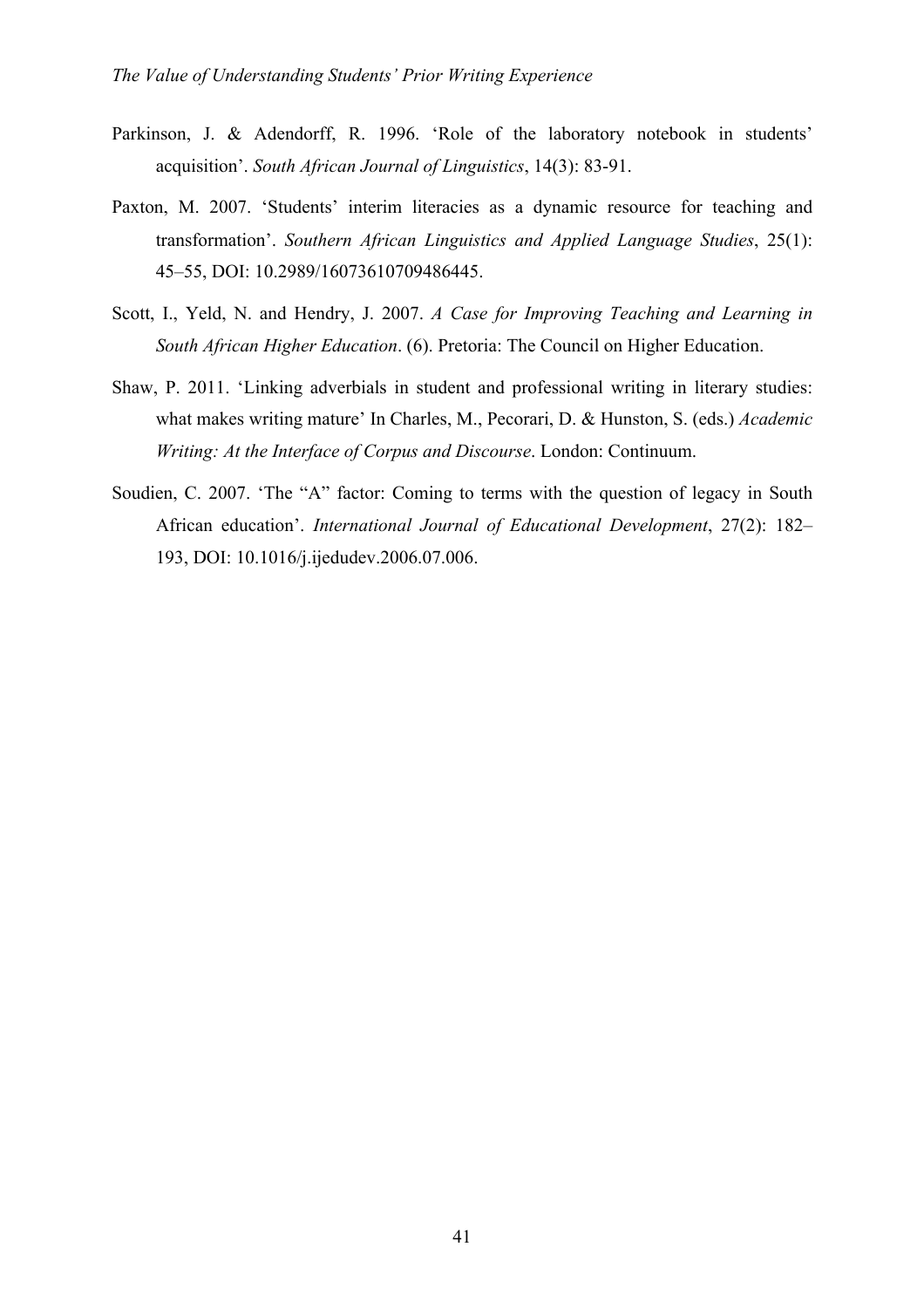# **Appendix**

| Table 1: Words in noun groups in non-embedded clauses in the 'Discussion' section of |  |  |  |
|--------------------------------------------------------------------------------------|--|--|--|
| the students' reports                                                                |  |  |  |

|               | <b>Deictic</b> |      | <b>Numerative</b> |     | <b>Epithet</b> |      | Classifier |      | Qualifier |      | No. of<br><b>Clauses</b> |
|---------------|----------------|------|-------------------|-----|----------------|------|------------|------|-----------|------|--------------------------|
|               | No.            |      | No.               |     | No.            |      | No.        |      | No.       |      | No.                      |
| Anthony       | 26             | 40.6 | 3                 | 4.7 | 6              | 9.4  | 15         | 23.4 | 23        | 35.9 | 64                       |
| <b>Nkosi</b>  | 24             | 28.2 | $7\phantom{.0}$   | 8.2 | $\overline{4}$ | 4.7  | 14         | 16.5 | 16        | 18.8 | 85                       |
| <b>Lesego</b> | 29             | 34.5 | $\overline{3}$    | 3.6 | 9              | 10.7 | 15         | 17.9 | 30        | 35.7 | 84                       |
| Monwabisi     | 34             | 47.2 | 6                 | 8.3 | 8              | 11.1 | 8          | 11.1 | 24        | 33.3 | 72                       |

**Table 2: Words in noun groups in non-embedded relational clauses in the 'Discussion' section of the students' reports**

|               | <b>Deictic</b> |      | Numerative   |                | Epithet        |      | Classifier   |      | Qualifier |      | No. of<br>clauses |
|---------------|----------------|------|--------------|----------------|----------------|------|--------------|------|-----------|------|-------------------|
|               | No.            |      | No.          |                | No.            |      | No.          |      | No.       |      | No.               |
| Anthony       | 13             | 41.9 | $\mathbf{0}$ | $\overline{0}$ | 6              | 19.4 | 10           | 32.3 | 11        | 35.5 | 31                |
| <b>Nkosi</b>  | 10             | 28.6 | 6            | 17.1           | $\overline{2}$ | 5.7  | 8            | 22.9 | 6         | 17.1 | 35                |
| <b>Lesego</b> | 14             | 43.8 | $\mathbf{1}$ | 3.1            | 6              | 18.8 | 3            | 9.4  | 11        | 34.4 | 32                |
| Monwabisi     | 9              | 39.1 | $\mathbf{1}$ | 4.3            | $\overline{3}$ | 13   | $\mathbf{1}$ | 4.3  | 8         | 34.8 | 23                |